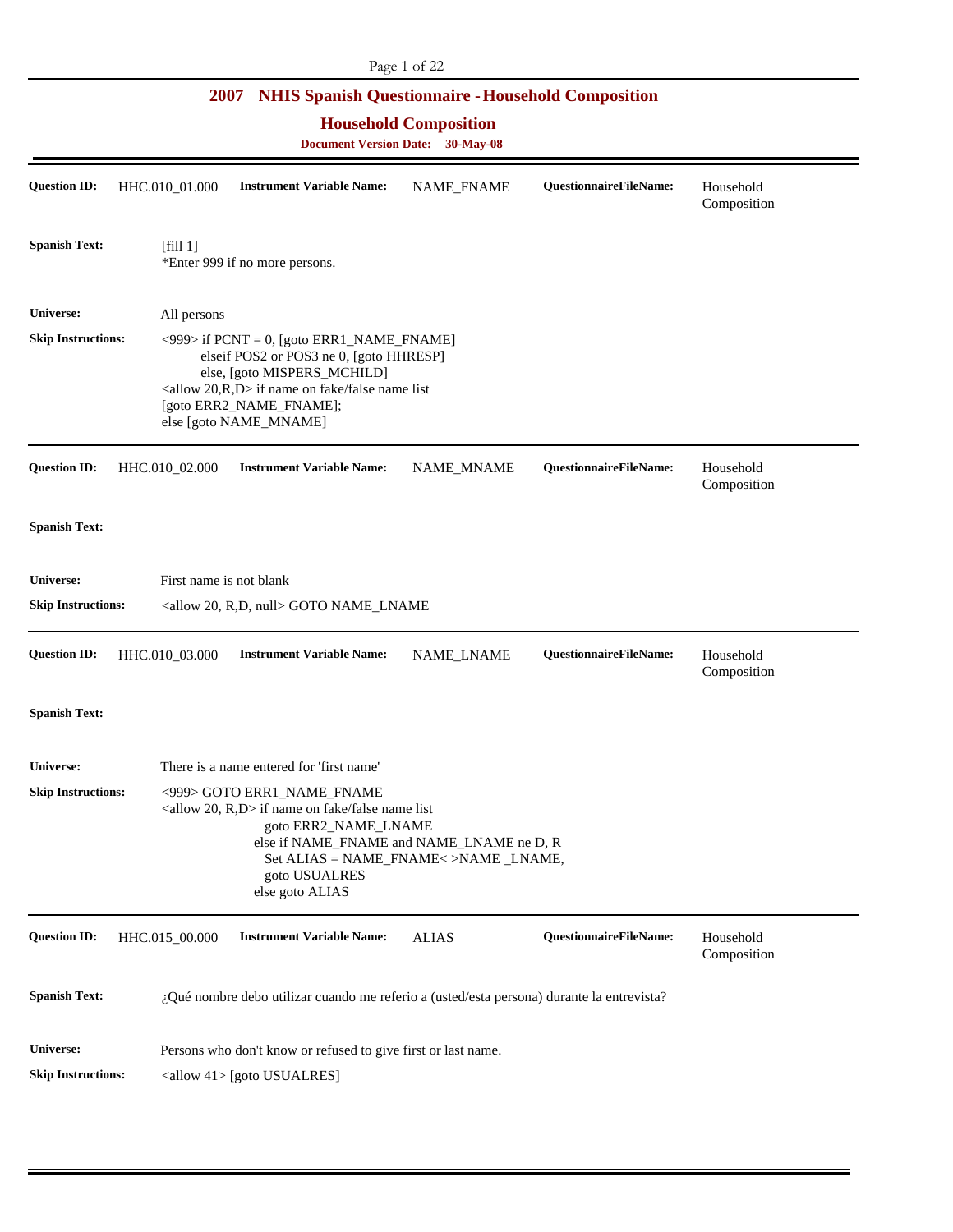#### **Household Composition**

| <b>Question ID:</b>       | HHC.020_00.000             |                            | <b>Instrument Variable Name:</b>                                                  | <b>USUALRES</b> | <b>QuestionnaireFileName:</b>                                                                                 | Household<br>Composition |
|---------------------------|----------------------------|----------------------------|-----------------------------------------------------------------------------------|-----------------|---------------------------------------------------------------------------------------------------------------|--------------------------|
| <b>Spanish Text:</b>      |                            |                            | ¿Vive [fill: usted/Alias[PX]] en esta casa/apartamento la mayor parte del tiempo? |                 |                                                                                                               |                          |
|                           | 1. S <sub>i</sub><br>2. No | Refused<br>Don't Know      |                                                                                   |                 |                                                                                                               |                          |
| <b>Universe:</b>          |                            |                            | All non-deleted persons                                                           |                 |                                                                                                               |                          |
| <b>Skip Instructions:</b> |                            |                            | <1>[goto NAME_FNAME]<br><2,R,D> [goto ASKURE]                                     |                 |                                                                                                               |                          |
| <b>Question ID:</b>       | HHC.030_00.000             |                            | <b>Instrument Variable Name:</b>                                                  | <b>ASKURE</b>   | QuestionnaireFileName:                                                                                        | Household<br>Composition |
| <b>Spanish Text:</b>      |                            |                            | ¿Vive [fill: usted/Alias[PX]] en algún otro lugar la mayor parte del tiempo?      |                 |                                                                                                               |                          |
|                           | 1. Sí<br>2. No             | Refused<br>Don't Know      |                                                                                   |                 |                                                                                                               |                          |
| Universe:                 |                            |                            | If the usual residence is not here, or 'don't know', or 'refused'.                |                 |                                                                                                               |                          |
| <b>Skip Instructions:</b> |                            | $\langle$ 1> [goto NOLIST] | <2, R, D> [goto NAME_FNAME]                                                       |                 |                                                                                                               |                          |
| <b>Question ID:</b>       | HHC.035_00.000             |                            | <b>Instrument Variable Name:</b>                                                  | <b>NOLIST</b>   | <b>QuestionnaireFileName:</b>                                                                                 | Household<br>Composition |
| <b>Spanish Text:</b>      |                            |                            |                                                                                   |                 | Debido a que (usted/Alias[PX]] no vive aquí normalente, (usted/él/ella) no será incluido(a) en la entrevista. |                          |
|                           |                            |                            | * Enter "1" to continue to the next person.                                       |                 |                                                                                                               |                          |
| <b>Universe:</b>          |                            |                            | Person living elsewhere                                                           |                 |                                                                                                               |                          |
| <b>Skip Instructions:</b> |                            |                            | [goto NAME_FNAME]                                                                 |                 |                                                                                                               |                          |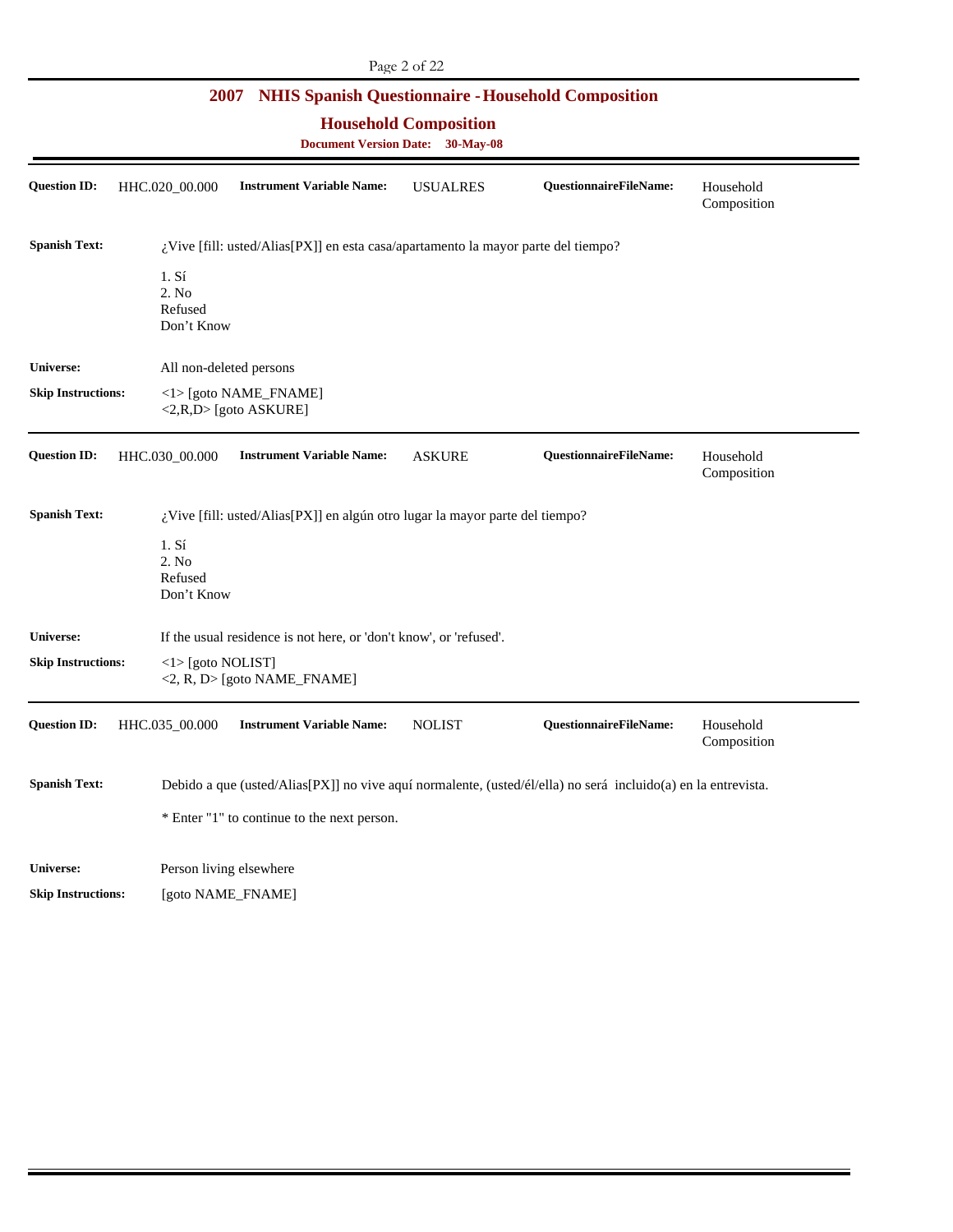#### **Household Composition**

| <b>Question ID:</b>       | HHC.050_01.000                                                                                                                                                                                       | <b>Instrument Variable Name:</b>                                                                                                                                                                  |  | MISPERS_MCHILD QuestionnaireFileName: | Household<br>Composition |  |
|---------------------------|------------------------------------------------------------------------------------------------------------------------------------------------------------------------------------------------------|---------------------------------------------------------------------------------------------------------------------------------------------------------------------------------------------------|--|---------------------------------------|--------------------------|--|
| <b>Spanish Text:</b>      |                                                                                                                                                                                                      | He anotado las siguientes personas residiendo aquí                                                                                                                                                |  |                                       |                          |  |
|                           | [fill 1)                                                                                                                                                                                             |                                                                                                                                                                                                   |  |                                       |                          |  |
|                           |                                                                                                                                                                                                      | ¿Por caso me faltó anotar bebés o niños pequeños?                                                                                                                                                 |  |                                       |                          |  |
|                           | 1. S <sub>i</sub><br>2. No<br>Refused<br>Don't Know                                                                                                                                                  |                                                                                                                                                                                                   |  |                                       |                          |  |
| Universe:                 |                                                                                                                                                                                                      | After completing household roster                                                                                                                                                                 |  |                                       |                          |  |
| <b>Skip Instructions:</b> | <1> empty out '999' in NAME_FNAME<br>empty out MISPERS_CHILD<br>empty out MISPERS_MLODGE<br>empty out MISPERS_MAWAY<br>empty out MISPERS_MELSE<br>[goto NAME_FNAME]<br><2, R, D> goto MISPERS_MLODGE |                                                                                                                                                                                                   |  |                                       |                          |  |
| <b>Question ID:</b>       | HHC.050_02.000                                                                                                                                                                                       | <b>Instrument Variable Name:</b>                                                                                                                                                                  |  | MISPERS_MLODGE QuestionnaireFileName: | Household<br>Composition |  |
| <b>Spanish Text:</b>      | * Read if necessary.                                                                                                                                                                                 | He anotado las siguientes personas residiendo aquí                                                                                                                                                |  |                                       |                          |  |
|                           | [fill 1)                                                                                                                                                                                             |                                                                                                                                                                                                   |  |                                       |                          |  |
|                           |                                                                                                                                                                                                      | ¿Por caso me faltó anotar huéspedes, inquilinoso personas bajo su empleo o patronaje que viven aquí?                                                                                              |  |                                       |                          |  |
|                           | 1. S <sub>1</sub><br>2. No<br>Refused<br>Don't Know                                                                                                                                                  |                                                                                                                                                                                                   |  |                                       |                          |  |
| Universe:                 |                                                                                                                                                                                                      | Not missing any children or R or D                                                                                                                                                                |  |                                       |                          |  |
| <b>Skip Instructions:</b> |                                                                                                                                                                                                      | <1> empty out '999' in NAME_FNAME<br>empty out MISPERS_CHILD<br>empty out MISPERS_MLODGE<br>empty out MISPERS_MAWAY<br>empty out MISPERS_MELSE<br>[goto NAME_FNAME]<br><2,R,D> goto MISPERS_MAWAY |  |                                       |                          |  |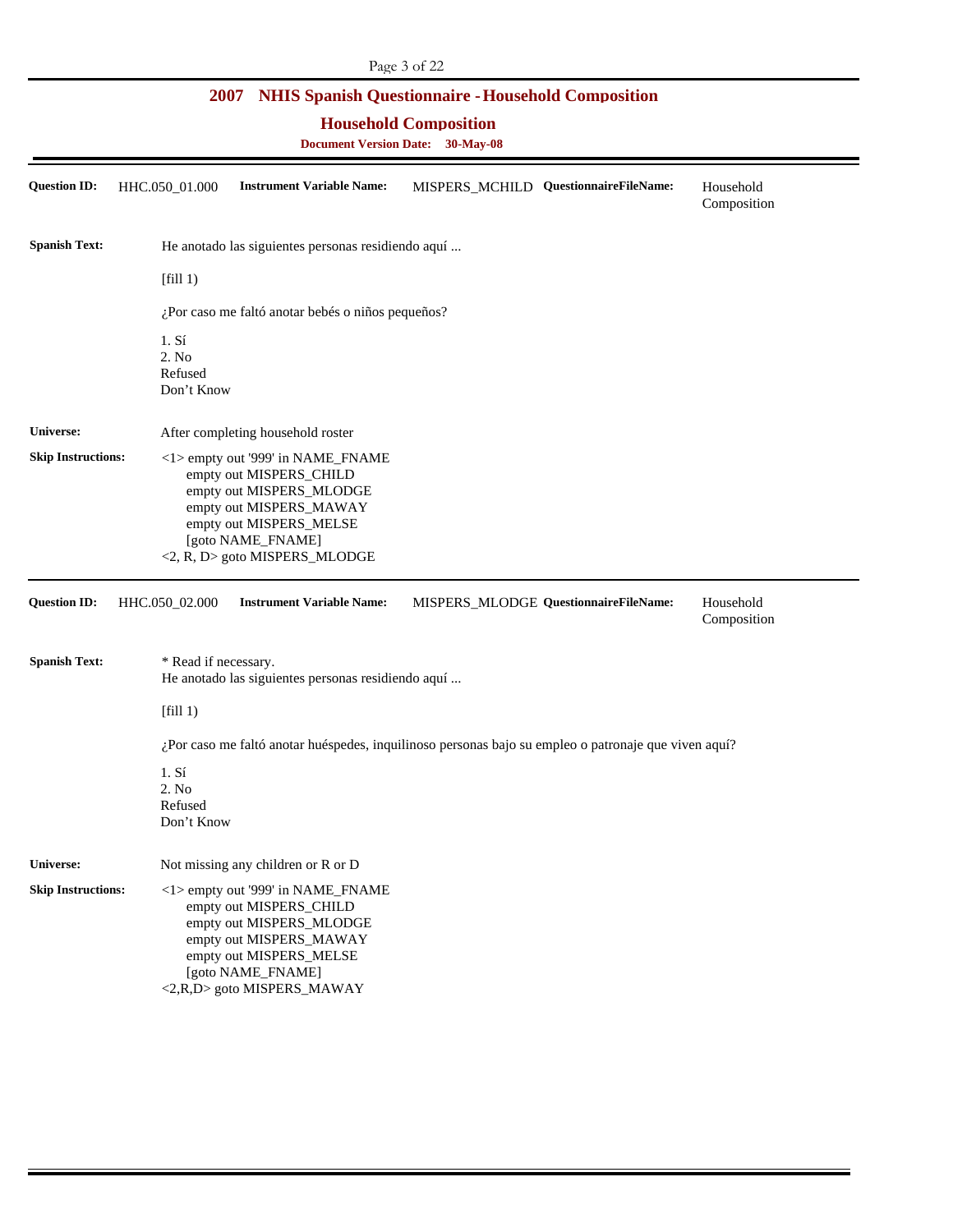#### **Household Composition**

| <b>Question ID:</b>       | HHC.050_03.000                                      | <b>Instrument Variable Name:</b>                                                                                                                                                                                                                                                                       |               | MISPERS_MAWAY QuestionnaireFileName: | Household<br>Composition |
|---------------------------|-----------------------------------------------------|--------------------------------------------------------------------------------------------------------------------------------------------------------------------------------------------------------------------------------------------------------------------------------------------------------|---------------|--------------------------------------|--------------------------|
| <b>Spanish Text:</b>      | * Read if necessary.                                | He anotado las siguientes personas residiendo aquí                                                                                                                                                                                                                                                     |               |                                      |                          |
|                           | [fill 1)                                            |                                                                                                                                                                                                                                                                                                        |               |                                      |                          |
|                           |                                                     | ¿Por caso me faltó anotar alguien que vive NORMALMENTE aquí, pero que se encuentra actualmente fuera del<br>hogar ya sea viajando o en el hospital?                                                                                                                                                    |               |                                      |                          |
|                           | 1. S <sub>i</sub><br>2. No<br>Refused<br>Don't Know |                                                                                                                                                                                                                                                                                                        |               |                                      |                          |
| <b>Universe:</b>          |                                                     | No 'lodgers' living here or R or D                                                                                                                                                                                                                                                                     |               |                                      |                          |
| <b>Skip Instructions:</b> |                                                     | <1> empty out '999' in NAME_FNAME<br>empty out MISPERS_CHILD<br>empty out MISPERS_MLODGE<br>empty out MISPERS_MAWAY<br>empty out MISPERS_MELSE<br>[goto NAME_FNAME]<br><2,R,D> goto MISPERS_MELSE                                                                                                      |               |                                      |                          |
| <b>Question ID:</b>       | HHC.050_04.000                                      | <b>Instrument Variable Name:</b>                                                                                                                                                                                                                                                                       | MISPERS_MELSE | QuestionnaireFileName:               | Household<br>Composition |
| <b>Spanish Text:</b>      | * Read if necessary.                                | He anotado las siguientes personas residiendo aquí                                                                                                                                                                                                                                                     |               |                                      |                          |
|                           | [fill 1)                                            |                                                                                                                                                                                                                                                                                                        |               |                                      |                          |
|                           |                                                     | ¿Por caso me faltó anotar alguien más quedándose aquí?                                                                                                                                                                                                                                                 |               |                                      |                          |
|                           | 1. S <sub>i</sub><br>2. No<br>Refused<br>Don't Know |                                                                                                                                                                                                                                                                                                        |               |                                      |                          |
| <b>Universe:</b>          |                                                     | Nobody is away from home or R or D                                                                                                                                                                                                                                                                     |               |                                      |                          |
| <b>Skip Instructions:</b> |                                                     | <1> empty out '999' in NAME_FNAME<br>empty out MISPERS_CHILD<br>empty out MISPERS_MLODGE<br>empty out MISPERS_MAWAY<br>empty out MISPERS_MELSE<br>[goto NAME_FNAME]<br>$\langle 2,R,D \rangle$ if PCNT = 0, goto EXIT<br>elseif $PCNT = 1$<br>store Yes (1) in LIVEAT, goto OTHLIV<br>else goto LIVEAT |               |                                      |                          |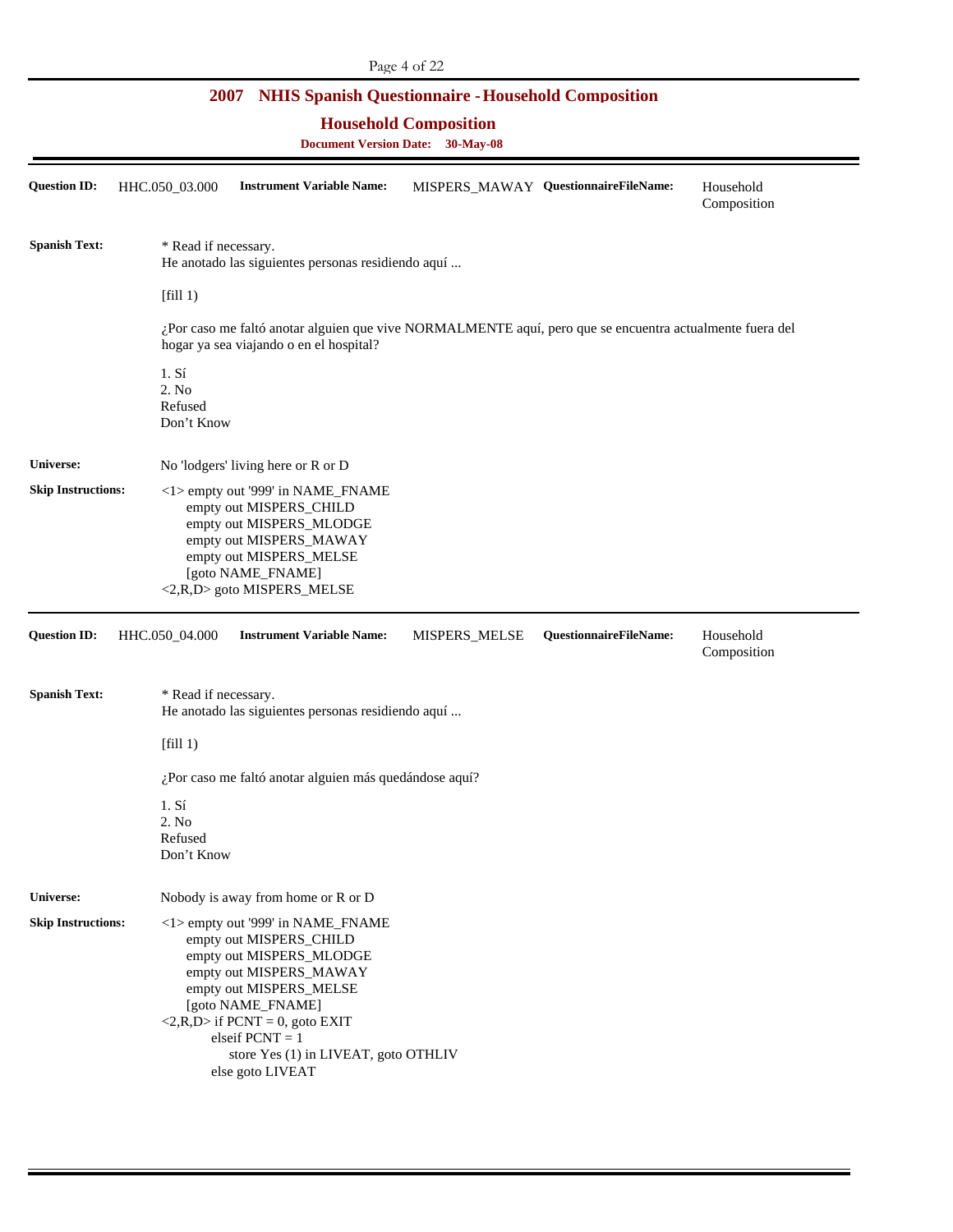|                                                                                                                                              |                                                     |                                                                          | Page 5 of 22   |                                                                                                                |                          |  |  |
|----------------------------------------------------------------------------------------------------------------------------------------------|-----------------------------------------------------|--------------------------------------------------------------------------|----------------|----------------------------------------------------------------------------------------------------------------|--------------------------|--|--|
| <b>NHIS Spanish Questionnaire - Household Composition</b><br>2007<br><b>Household Composition</b><br><b>Document Version Date: 30-May-08</b> |                                                     |                                                                          |                |                                                                                                                |                          |  |  |
| <b>Question ID:</b>                                                                                                                          | HHC.060_00.000                                      | <b>Instrument Variable Name:</b>                                         | <b>LIVEAT</b>  | QuestionnaireFileName:                                                                                         | Household<br>Composition |  |  |
| <b>Spanish Text:</b>                                                                                                                         |                                                     | ¿Viven juntas todas las personas alistadas?                              |                |                                                                                                                |                          |  |  |
|                                                                                                                                              |                                                     | *Read names if necessary.                                                |                |                                                                                                                |                          |  |  |
|                                                                                                                                              | [fill 1]                                            |                                                                          |                |                                                                                                                |                          |  |  |
|                                                                                                                                              | 1. S <sub>i</sub><br>2. No<br>Refused<br>Don't Know |                                                                          |                |                                                                                                                |                          |  |  |
| Universe:                                                                                                                                    |                                                     | Person count is greater than one                                         |                |                                                                                                                |                          |  |  |
| <b>Skip Instructions:</b>                                                                                                                    | <2>[goto XACCESS]                                   | $\langle 1,R,D \rangle$ [goto OTHLIV]                                    |                |                                                                                                                |                          |  |  |
| <b>Question ID:</b>                                                                                                                          | HHC.070_00.000                                      | <b>Instrument Variable Name:</b>                                         | <b>XACCESS</b> | QuestionnaireFileName:                                                                                         | Household<br>Composition |  |  |
| <b>Spanish Text:</b>                                                                                                                         |                                                     | desde afuera o a través de un vestíbulo o pasillo común?                 |                | ¿Tienen acceso directo a su propia residencia las personas que no viven aquí? Es decir, una entrada con acceso |                          |  |  |
|                                                                                                                                              | 1. S <sub>i</sub><br>2. No<br>Refused<br>Don't Know |                                                                          |                |                                                                                                                |                          |  |  |
| Universe:                                                                                                                                    |                                                     | All persons don't eat and live together                                  |                |                                                                                                                |                          |  |  |
| <b>Skip Instructions:</b>                                                                                                                    | $<$ l $>$ [goto TABX]                               | $\langle 2,R,D \rangle$ [goto OTHLIV]                                    |                |                                                                                                                |                          |  |  |
| <b>Question ID:</b>                                                                                                                          | HHC.090_00.000                                      | <b>Instrument Variable Name:</b>                                         | <b>OTHLIV</b>  | QuestionnaireFileName:                                                                                         | Household<br>Composition |  |  |
| <b>Spanish Text:</b>                                                                                                                         |                                                     |                                                                          |                | ¿Hay miembros de otro hogar en este propriedad que viven con los miembros de esta familia?                     |                          |  |  |
|                                                                                                                                              | 1. S <sub>i</sub><br>2. No<br>Refused<br>Don't Know |                                                                          |                |                                                                                                                |                          |  |  |
| <b>Universe:</b>                                                                                                                             | All                                                 |                                                                          |                |                                                                                                                |                          |  |  |
| <b>Skip Instructions:</b>                                                                                                                    | else [goto HHRESP]                                  | <1>[goto ERR_OTHLIV]<br>$\langle 2, R D \rangle$ if PCNT = 1, [goto SEX] |                |                                                                                                                |                          |  |  |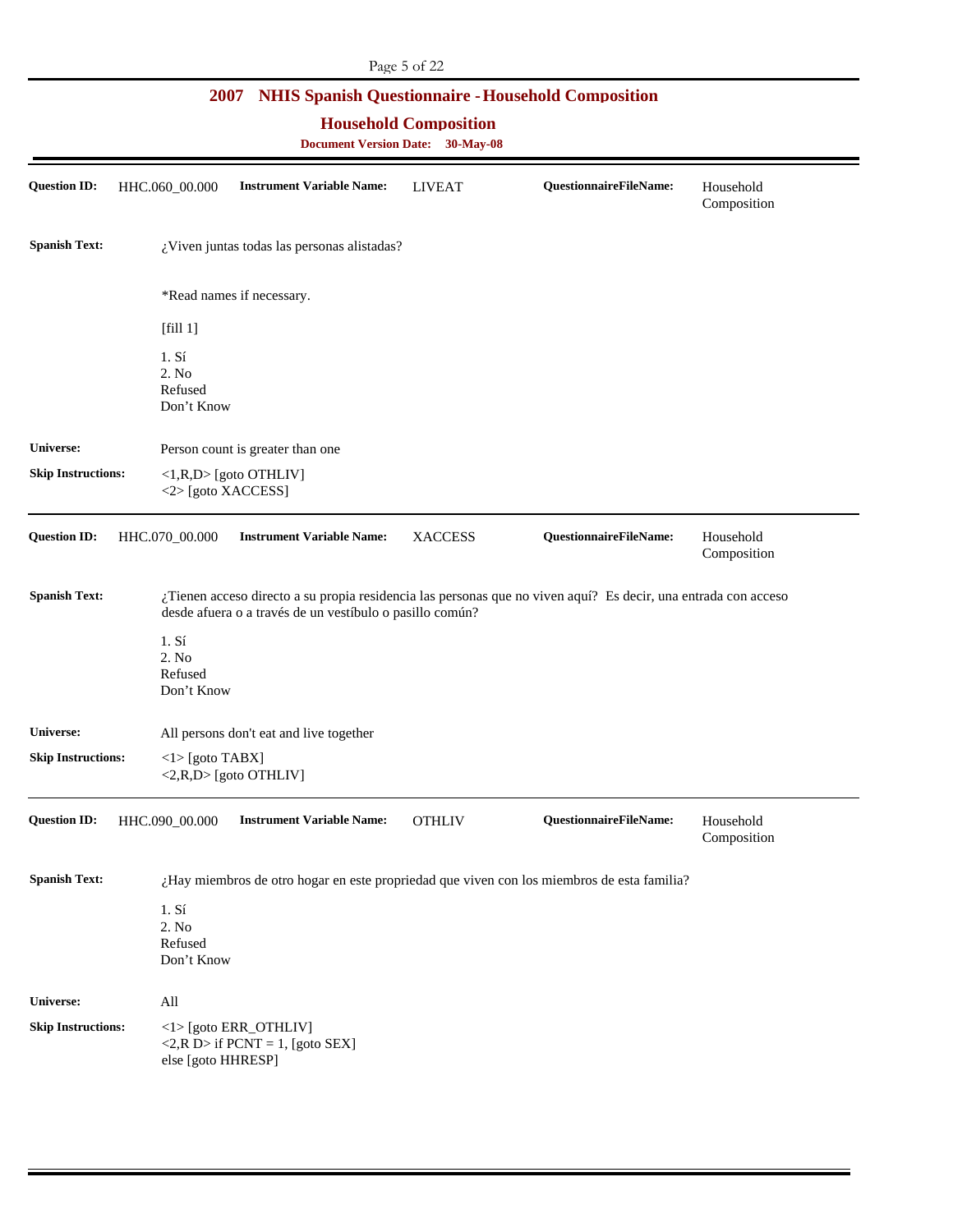# \* Enter the line number of the respondent. If more than one, enter the number of the one you consider to be the **Universe:** All households with more than one nondeleted person in parent cases or more than one nondeleted person in **2007 NHIS Spanish Questionnaire - Household Composition Household Composition Document Version Date: 30-May-08 Question ID:** HHC.100\_00.000 **Instrument Variable Name:** HHRESP **QuestionnaireFileName:** Household Composition **Spanish Text:** \* Ask if necessary ¿Con quién hablo? main respondent. spawn cases and no household/family demographic respondent identified yet. **Skip Instructions:**  $\langle 1-25 \rangle$ If deleted PX [goto ERR1\_HHRESP] elseif out of bound [goto ERR2\_HHRESP] elseif ADC = 1 [goto HHREF\_A] else [goto SEX] **Question ID:** HHC.110\_00.000 **Instrument Variable Name:** SEX **QuestionnaireFileName:** Household Composition **Spanish Text:**  $*$  Ask if not apparent. \* If don't know or refused enter your best guess. ¿Es [fill: usted/Alias[PX]] de sexo masculino o femenino? 1. Masculino 2. Femenino **Skip Instructions: Universe:**  <1,2> [goto AGEDOB\_1] All nondeleted persons in parent cases or all nondeleted persons being added in spawn cases. **Question ID:** HHC.120\_01.000 **Instrument Variable Name:** AGEDOB\_1 **QuestionnaireFileName:** Household Composition **Spanish Text:** 1 of 2 ¿Qué edad tiene [fill: usted/Alias[PX]]? \* Enter number for age.

#### **Skip Instructions: Universe:**  <001-120> [goto AGEDOB\_2] <R,D> [goto AGEDOB\_3] All nondeleted persons in parent cases or all nondeleted persons being added in spawn cases.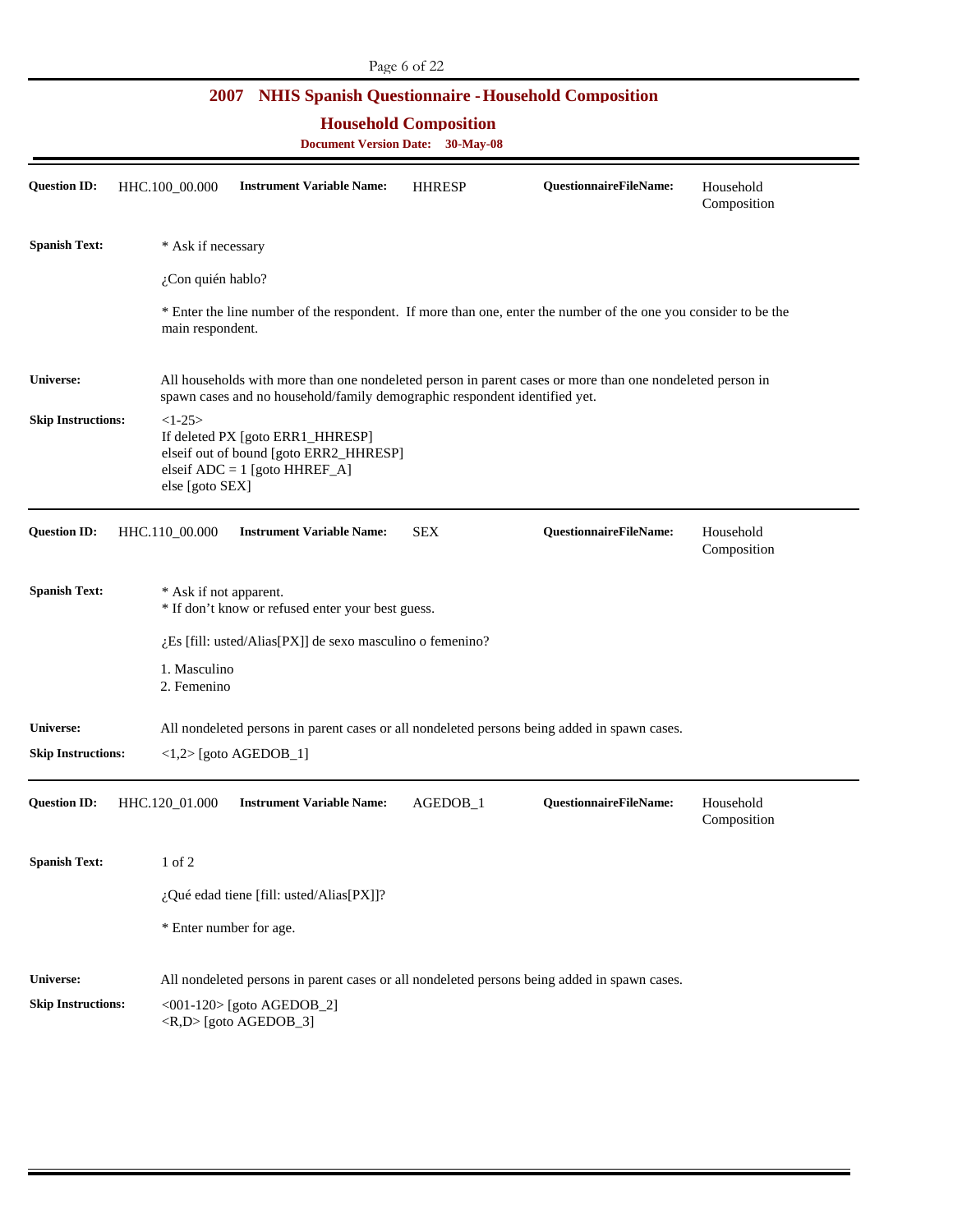| <b>NHIS Spanish Questionnaire - Household Composition</b><br>2007<br><b>Household Composition</b><br><b>Document Version Date: 30-May-08</b> |                                                                                                                                                                                           |                                                     |          |                                                                                                  |                          |  |  |  |
|----------------------------------------------------------------------------------------------------------------------------------------------|-------------------------------------------------------------------------------------------------------------------------------------------------------------------------------------------|-----------------------------------------------------|----------|--------------------------------------------------------------------------------------------------|--------------------------|--|--|--|
| <b>Question ID:</b>                                                                                                                          | HHC.120_02.000                                                                                                                                                                            | <b>Instrument Variable Name:</b>                    | AGEDOB_2 | QuestionnaireFileName:                                                                           | Household<br>Composition |  |  |  |
| <b>Spanish Text:</b>                                                                                                                         | 2 of 2                                                                                                                                                                                    |                                                     |          |                                                                                                  |                          |  |  |  |
|                                                                                                                                              |                                                                                                                                                                                           | * Enter number for age time period.                 |          |                                                                                                  |                          |  |  |  |
|                                                                                                                                              | $1. \text{Día}(s)$<br>2. Semana(s)<br>$3.$ Mes $(es)$<br>4. $A\tilde{n}o(s)$                                                                                                              |                                                     |          |                                                                                                  |                          |  |  |  |
| Universe:                                                                                                                                    |                                                                                                                                                                                           | Valid age - number entered                          |          |                                                                                                  |                          |  |  |  |
| <b>Skip Instructions:</b>                                                                                                                    |                                                                                                                                                                                           | $\langle$ 1-4> [goto AGEDOB_3]                      |          |                                                                                                  |                          |  |  |  |
| <b>Question ID:</b>                                                                                                                          | HHC.120_03.000                                                                                                                                                                            | <b>Instrument Variable Name:</b>                    | AGEDOB_3 | QuestionnaireFileName:                                                                           | Household<br>Composition |  |  |  |
| <b>Spanish Text:</b>                                                                                                                         | 3 of 5                                                                                                                                                                                    |                                                     |          |                                                                                                  |                          |  |  |  |
|                                                                                                                                              |                                                                                                                                                                                           |                                                     |          | [Fill1: ¿Cuál es su fecha de nacimiento? / ¿Cuál es la fecha de nacimiento de [fill ALIAS[PX]]?] |                          |  |  |  |
|                                                                                                                                              |                                                                                                                                                                                           | Favor de dar el mes, el día, y el año en que nació. |          |                                                                                                  |                          |  |  |  |
|                                                                                                                                              | * Enter month of birth.                                                                                                                                                                   |                                                     |          |                                                                                                  |                          |  |  |  |
|                                                                                                                                              | 1. enero<br>2. febrero<br>3. marzo<br>4. abril<br>5. mayo<br>6. junio<br>7. julio<br>8. agosto<br>9. septiembre<br>10. octubre<br>11. noviembre<br>12. diciembre<br>Refused<br>Don't know |                                                     |          |                                                                                                  |                          |  |  |  |
| Universe:                                                                                                                                    |                                                                                                                                                                                           |                                                     |          | All nondeleted persons in parent cases or all nondeleted persons being added in spawn cases.     |                          |  |  |  |
| <b>Skip Instructions:</b>                                                                                                                    |                                                                                                                                                                                           | $<1-12, R, D>$ [goto AGEDOB_4]                      |          |                                                                                                  |                          |  |  |  |

Page 7 of 22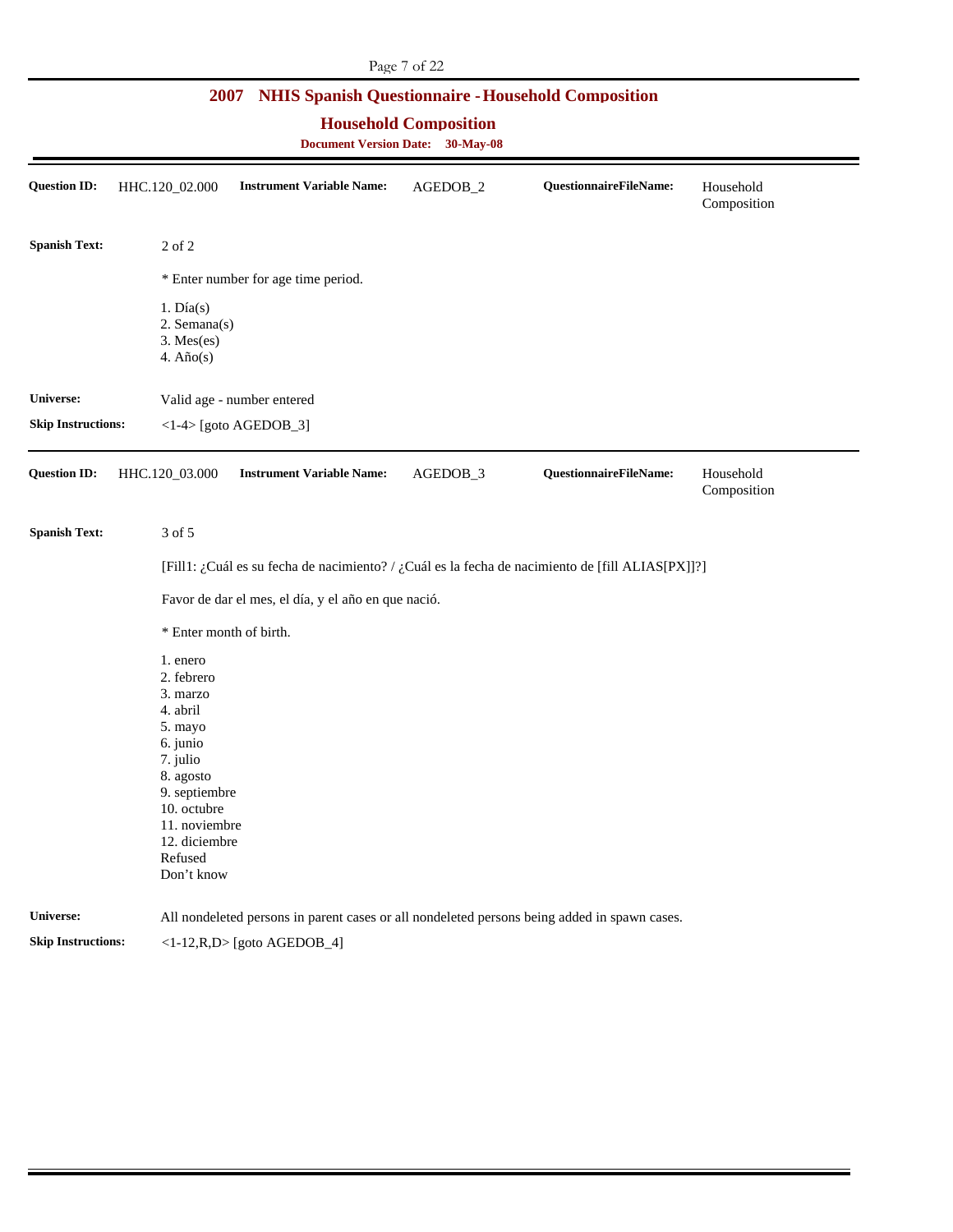| Page 8 of 22 |  |  |  |
|--------------|--|--|--|
|--------------|--|--|--|

|                                        | 2007                                                                       |                                                                                                            |               | <b>NHIS Spanish Questionnaire - Household Composition</b>                                                  |                          |  |  |  |
|----------------------------------------|----------------------------------------------------------------------------|------------------------------------------------------------------------------------------------------------|---------------|------------------------------------------------------------------------------------------------------------|--------------------------|--|--|--|
|                                        | <b>Household Composition</b><br><b>Document Version Date:</b><br>30-May-08 |                                                                                                            |               |                                                                                                            |                          |  |  |  |
| <b>Question ID:</b>                    | HHC.120_04.000                                                             | <b>Instrument Variable Name:</b>                                                                           | AGEDOB_4      | QuestionnaireFileName:                                                                                     | Household<br>Composition |  |  |  |
| <b>Spanish Text:</b>                   |                                                                            |                                                                                                            |               |                                                                                                            |                          |  |  |  |
| Universe:                              |                                                                            |                                                                                                            |               | All nondeleted persons in parent cases or all nondeleted persons being added in spawn cases.               |                          |  |  |  |
| <b>Skip Instructions:</b>              | $<1-31, R, D>$                                                             | Only allow valid days for month entered.<br>If days not valid, [goto ERR_AGEDOB_4]<br>ELSE [goto AGEDOB_5] |               |                                                                                                            |                          |  |  |  |
| <b>Question ID:</b>                    | HHC.120_05.000                                                             | <b>Instrument Variable Name:</b>                                                                           | AGEDOB_5      | QuestionnaireFileName:                                                                                     | Household<br>Composition |  |  |  |
| <b>Spanish Text:</b>                   |                                                                            |                                                                                                            |               |                                                                                                            |                          |  |  |  |
| Universe:<br><b>Skip Instructions:</b> |                                                                            | <1880 - 2030, R,D> [goto AGECAL]                                                                           |               | All nondeleted persons in parent cases or all nondeleted persons being added in spawn cases.               |                          |  |  |  |
| <b>Question ID:</b>                    | HHC.124_00.000                                                             | <b>Instrument Variable Name:</b>                                                                           | <b>DOBVER</b> | QuestionnaireFileName:                                                                                     | Household<br>Composition |  |  |  |
| <b>Spanish Text:</b>                   |                                                                            | respondent reported (AGE1)], que usted dio [fill2: para [Alias [PX]] no concuerdan.                        |               | La computadora indica que la edad [fill: computer calculated age (AGE2)] y fecha de nacimiento, [fill: age |                          |  |  |  |
|                                        |                                                                            | [AGEDOB_4] de [AGEDOB_5].                                                                                  |               | Anoté lo siguiente como [fill1: su fecha de nacimiento/la fecha de nacimiento de [Alias [PX]]: [AGEDOB_3]  |                          |  |  |  |
|                                        |                                                                            | $i$ Es ésta [fill3: su/la] fecha de nacimiento correcta?                                                   |               |                                                                                                            |                          |  |  |  |
|                                        | 1. S <sub>i</sub><br>2. No<br>Refused<br>Don't Know                        |                                                                                                            |               |                                                                                                            |                          |  |  |  |
| Universe:                              |                                                                            | Age reported is not equal to age calculated from date of birth.                                            |               |                                                                                                            |                          |  |  |  |
| <b>Skip Instructions:</b>              |                                                                            | $\langle 1,R,D \rangle$ [goto INTWKCK1]<br>$<$ 2> [goto AGEDOB_3]                                          |               |                                                                                                            |                          |  |  |  |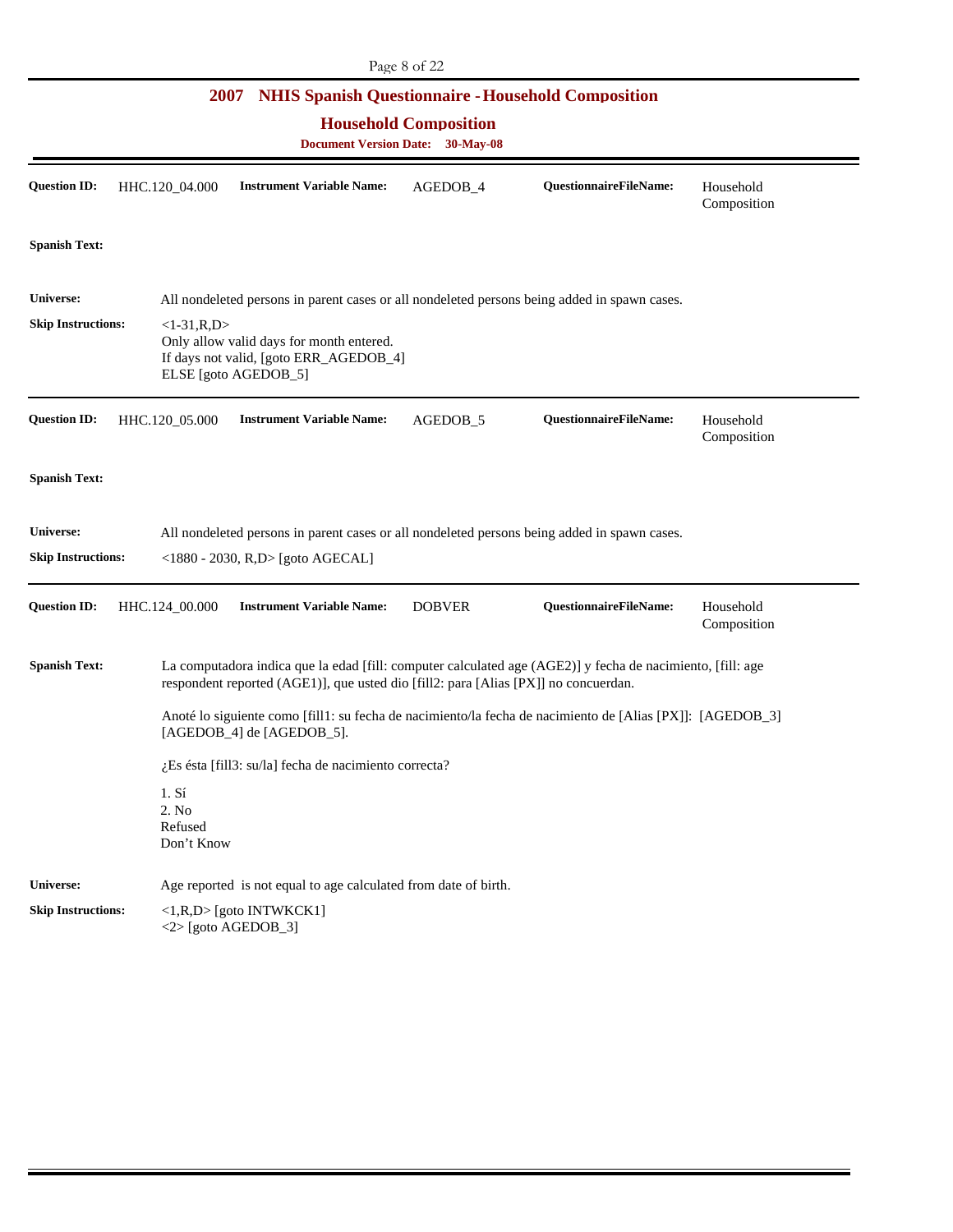| <b>Household Composition</b><br><b>Document Version Date: 30-May-08</b> |                                                |                                                                                                                                                   |               |                               |                          |  |  |  |
|-------------------------------------------------------------------------|------------------------------------------------|---------------------------------------------------------------------------------------------------------------------------------------------------|---------------|-------------------------------|--------------------------|--|--|--|
| <b>Question ID:</b>                                                     | HHC.130_00.000                                 | <b>Instrument Variable Name:</b>                                                                                                                  | <b>AGEPIC</b> | <b>QuestionnaireFileName:</b> | Household<br>Composition |  |  |  |
| <b>Spanish Text:</b>                                                    | [fill 1]                                       |                                                                                                                                                   |               |                               |                          |  |  |  |
|                                                                         | 1. $i$ [fill2]<br>Refused<br>Don't Know        | 2. ¿[fill AGE4] año(s) de edad?<br>3. Ninguna está correcta                                                                                       |               |                               |                          |  |  |  |
| <b>Universe:</b>                                                        |                                                | Able to narrow age to two options                                                                                                                 |               |                               |                          |  |  |  |
| <b>Skip Instructions:</b>                                               |                                                | $\langle 1,2 \rangle$ [goto INTWKCK1]<br>$\langle 3,R,D \rangle$ if AGEDOB_1 = R, [goto AGEGES2]<br>elseif $AGEDOB_1 = D$ , [goto $AGEGES1_NUM$ ] |               |                               |                          |  |  |  |
| Question ID:                                                            | HHC.150 01.000                                 | <b>Instrument Variable Name:</b>                                                                                                                  | AGEGES1_NUM   | QuestionnaireFileName:        | Household<br>Composition |  |  |  |
|                                                                         |                                                |                                                                                                                                                   |               |                               |                          |  |  |  |
| <b>Spanish Text:</b>                                                    | $1$ of $2$                                     |                                                                                                                                                   |               |                               |                          |  |  |  |
|                                                                         |                                                | [fill1: $\lambda$ , Qué edad supone usted que tiene?/<br>¿Qué edad supone que tiene [fill Alias[PX]]?                                             |               |                               |                          |  |  |  |
|                                                                         |                                                | * If the respondent gives a range of ages, enter "C" to continue to the screen that will compute an age.                                          |               |                               |                          |  |  |  |
|                                                                         |                                                | * If the respondent does not know the age, enter your best estimate of the person's age.                                                          |               |                               |                          |  |  |  |
|                                                                         | C. Compute from range<br>Refused<br>Don't Know |                                                                                                                                                   |               |                               |                          |  |  |  |
| <b>Universe:</b>                                                        |                                                | Age unknown and unable to narrow age down to two age choices and respondent did not refuse AGEDOB_1                                               |               |                               |                          |  |  |  |
| <b>Skip Instructions:</b>                                               |                                                | <0-120> [goto AGEGES1_TP]<br>elseif outside range, [goto ERR_AGEGES1_NUM]<br><c>[goto AGERNG_N1]<br/><r,d>[goto AGEGES2]</r,d></c>                |               |                               |                          |  |  |  |

### **Spanish Text:**

**Skip Instructions: Universe:**   $<$ 3, 4> If AGEDOB\_5 = D, [goto YEARPIC] else [goto INTWKCK1] Valid age number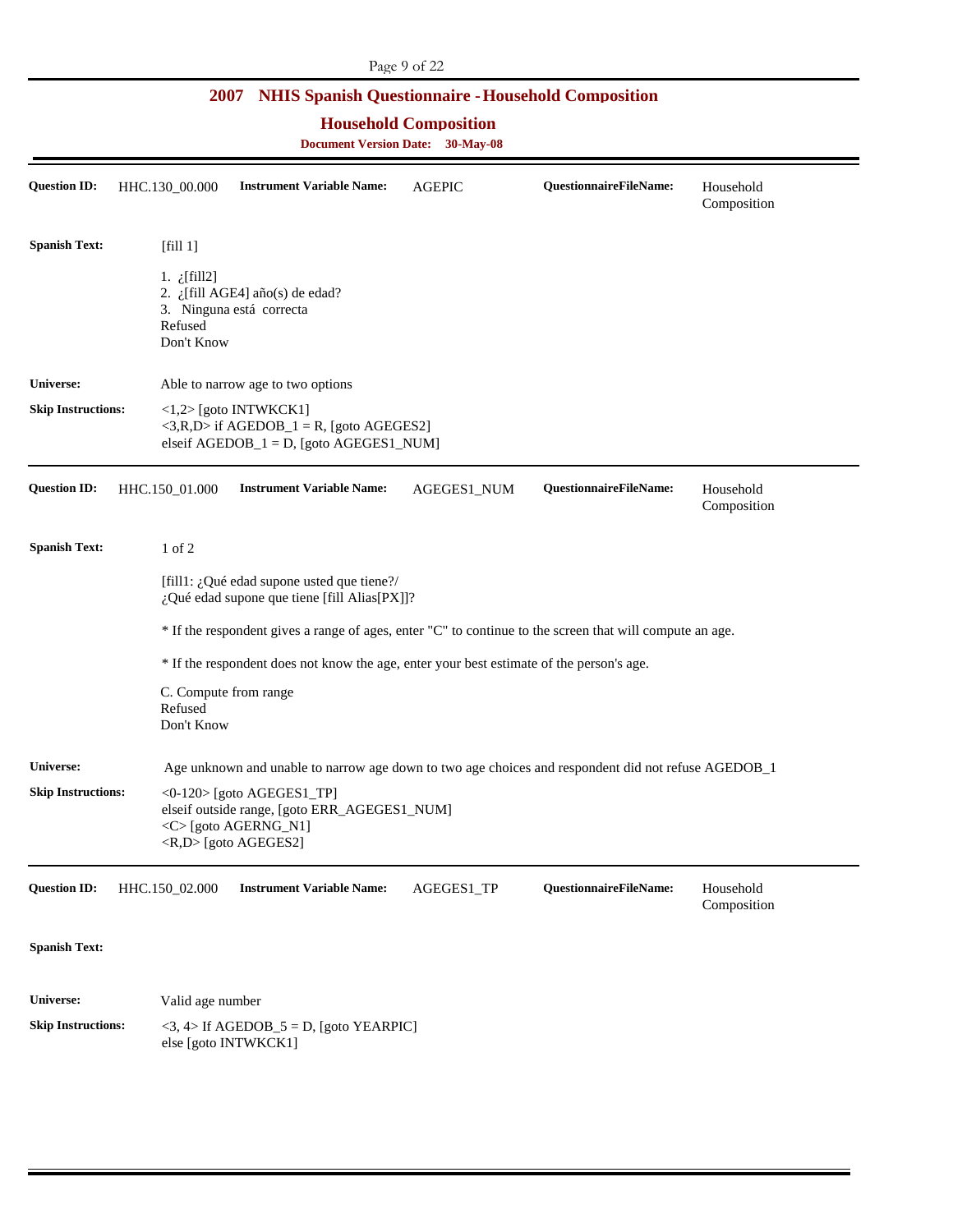**Household Composition** 

| <b>Question ID:</b>       | HHC.152_00.000                               | <b>Instrument Variable Name:</b>                                                                                      | AGEGES2   | QuestionnaireFileName:                                                                            | Household<br>Composition |
|---------------------------|----------------------------------------------|-----------------------------------------------------------------------------------------------------------------------|-----------|---------------------------------------------------------------------------------------------------|--------------------------|
| <b>Spanish Text:</b>      |                                              | Algunas partes de la entrevista requieren saber si una persona a cumplido los 18 años.                                |           |                                                                                                   |                          |
|                           |                                              | ¿A cumplido [fill: usted/Alias[PX]] los 18 años?                                                                      |           |                                                                                                   |                          |
|                           | 1. Menor de 18 años<br>Refused<br>Don't Know | 2. Ha cumplido los 18 años                                                                                            |           |                                                                                                   |                          |
| Universe:                 |                                              | AGEDOB <sub>_1</sub> ) or (Refused to or did not guess age)                                                           |           | (Age unknown and unable to narrow to two age choices and respondent refused or didn't know age at |                          |
| <b>Skip Instructions:</b> | $\langle$ 1> [goto LESS18]                   | $\langle 2,R,D \rangle$ [goto GREAT18]                                                                                |           |                                                                                                   |                          |
| <b>Question ID:</b>       | HHC.154_00.000                               | <b>Instrument Variable Name:</b>                                                                                      | LESS18    | QuestionnaireFileName:                                                                            | Household<br>Composition |
| <b>Spanish Text:</b>      |                                              |                                                                                                                       |           |                                                                                                   |                          |
| <b>Universe:</b>          |                                              | Person estimated less than eighteen years of age                                                                      |           |                                                                                                   |                          |
| <b>Skip Instructions:</b> |                                              | <0-17> [goto AGEDOB_1, to collect information about next person in roster]<br>else, [goto INTWKCK1]                   |           |                                                                                                   |                          |
| <b>Question ID:</b>       | HHC.156_00.000                               | <b>Instrument Variable Name:</b>                                                                                      | GREAT18   | <b>QuestionnaireFileName:</b>                                                                     | Household<br>Composition |
| <b>Spanish Text:</b>      |                                              |                                                                                                                       |           |                                                                                                   |                          |
| Universe:                 |                                              | Person estimated age (18 or older)                                                                                    |           |                                                                                                   |                          |
| <b>Skip Instructions:</b> |                                              | $\langle 18-120 \rangle$ [goto AGEDOB_1, to collect information about next person in roster]<br>else, [goto INTWKCK1] |           |                                                                                                   |                          |
| <b>Question ID:</b>       | HHC.160_01.000                               | <b>Instrument Variable Name:</b>                                                                                      | AGERNG_N1 | QuestionnaireFileName:                                                                            | Household<br>Composition |
| <b>Spanish Text:</b>      |                                              |                                                                                                                       |           |                                                                                                   |                          |
| <b>Universe:</b>          |                                              | Computing age when not given the year the subject was born or the subject's age.                                      |           |                                                                                                   |                          |
| <b>Skip Instructions:</b> |                                              | $<0-120$ [goto AGERNG $_T1$ ]                                                                                         |           |                                                                                                   |                          |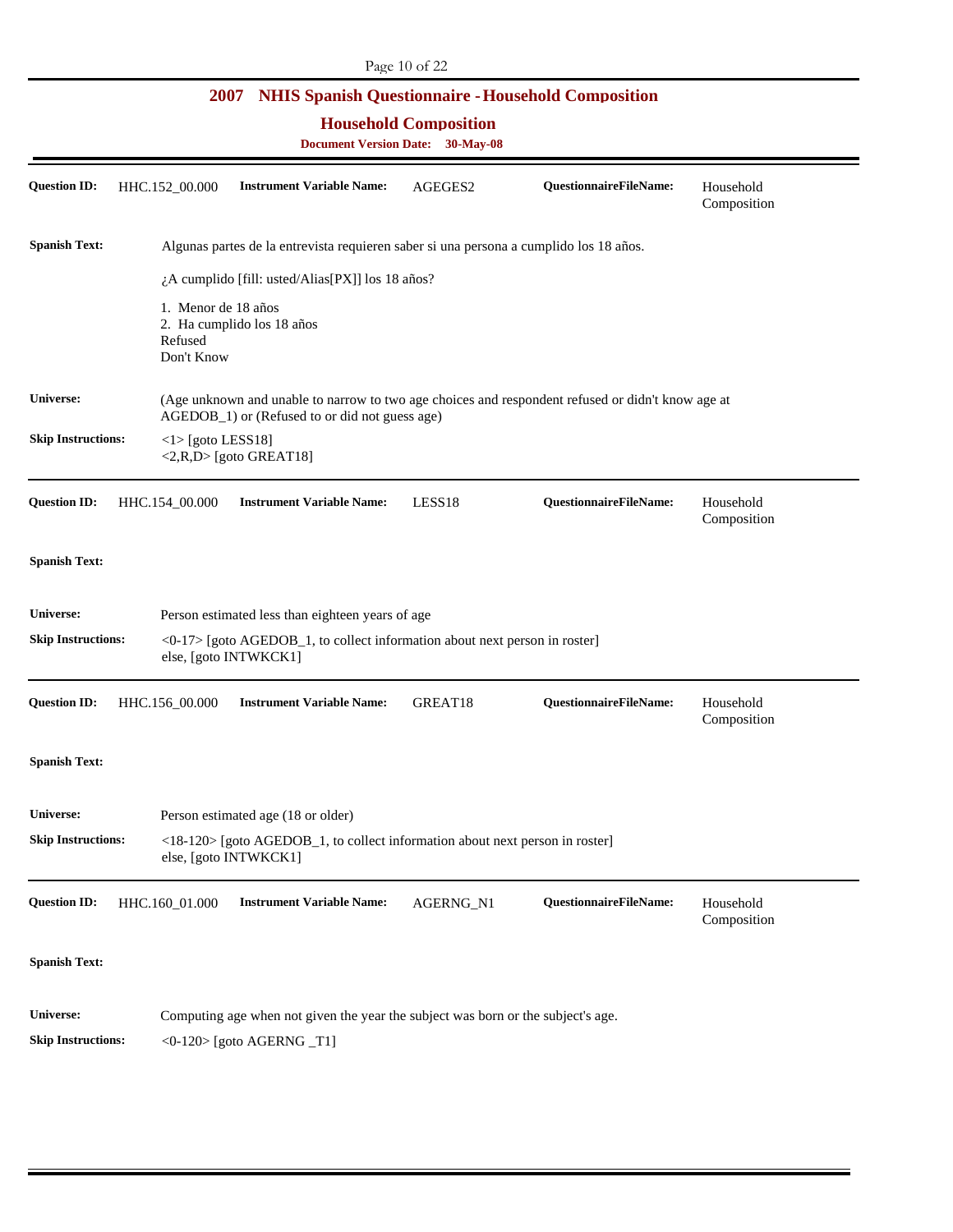| Page 11 of 22                                                                                                                                   |                                                                                                              |                                                                                                                       |                |                        |                          |  |  |  |
|-------------------------------------------------------------------------------------------------------------------------------------------------|--------------------------------------------------------------------------------------------------------------|-----------------------------------------------------------------------------------------------------------------------|----------------|------------------------|--------------------------|--|--|--|
| <b>NHIS Spanish Questionnaire - Household Composition</b><br>2007<br><b>Household Composition</b><br><b>Document Version Date:</b><br>30-May-08 |                                                                                                              |                                                                                                                       |                |                        |                          |  |  |  |
| <b>Question ID:</b>                                                                                                                             | HHC.160_02.000                                                                                               | <b>Instrument Variable Name:</b>                                                                                      | AGERNG_T1      | QuestionnaireFileName: | Household<br>Composition |  |  |  |
| <b>Spanish Text:</b>                                                                                                                            |                                                                                                              |                                                                                                                       |                |                        |                          |  |  |  |
| Universe:<br><b>Skip Instructions:</b>                                                                                                          | goto AGERNG_N2                                                                                               | First age number has been entered for range.                                                                          |                |                        |                          |  |  |  |
| <b>Question ID:</b>                                                                                                                             | HHC.160_03.000                                                                                               | <b>Instrument Variable Name:</b>                                                                                      | AGERNG_N2      | QuestionnaireFileName: | Household<br>Composition |  |  |  |
| <b>Spanish Text:</b>                                                                                                                            |                                                                                                              |                                                                                                                       |                |                        |                          |  |  |  |
| Universe:<br><b>Skip Instructions:</b>                                                                                                          | First age number and time period has been entered for range.<br>$\langle 0-120 \rangle$ [goto AGERNG $_T2$ ] |                                                                                                                       |                |                        |                          |  |  |  |
| <b>Question ID:</b>                                                                                                                             | HHC.160_04.000                                                                                               | <b>Instrument Variable Name:</b>                                                                                      | AGERNG_T2      | QuestionnaireFileName: | Household<br>Composition |  |  |  |
| <b>Spanish Text:</b>                                                                                                                            |                                                                                                              |                                                                                                                       |                |                        |                          |  |  |  |
| Universe:                                                                                                                                       |                                                                                                              | Second age number has been entered for range.                                                                         |                |                        |                          |  |  |  |
| <b>Skip Instructions:</b>                                                                                                                       |                                                                                                              | If LOWER > HIGHER, [goto ERR_AGERNG_T2]<br>$<$ 3,4> if AGEDOB_5 = Don't know, [goto YEARPIC]<br>else, [goto INTWKCK1] |                |                        |                          |  |  |  |
| <b>Question ID:</b>                                                                                                                             | HHC.165_01.000                                                                                               | <b>Instrument Variable Name:</b>                                                                                      | <b>YEARPIC</b> | QuestionnaireFileName: | Household<br>Composition |  |  |  |
| <b>Spanish Text:</b>                                                                                                                            |                                                                                                              | $_{i}$ Nació [fill usted/Alias [PX]] durante:                                                                         |                |                        |                          |  |  |  |
|                                                                                                                                                 | $1.$ [BYY1]<br>2. [BYY2]<br>3. Ninguna está correcta<br>Refused<br>Don't Know                                |                                                                                                                       |                |                        |                          |  |  |  |
| Universe:                                                                                                                                       |                                                                                                              | Person's age is known and birth year answered with 'don't know'                                                       |                |                        |                          |  |  |  |
| <b>Skip Instructions:</b>                                                                                                                       |                                                                                                              | <1,2,3,R,D> [goto AGEDOB_1, to collect information about next person in roster]<br>else, [goto INTWKCK1]              |                |                        |                          |  |  |  |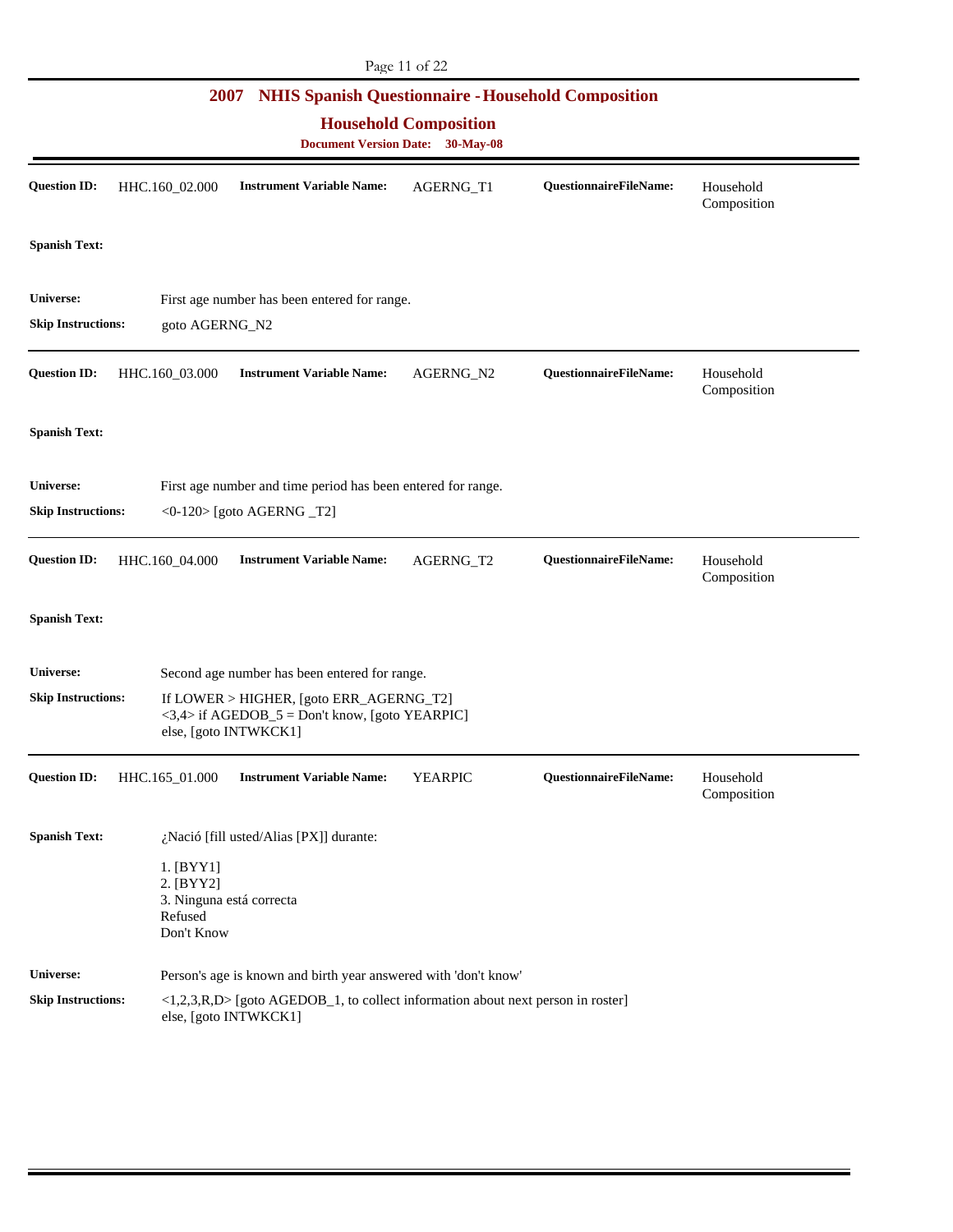**Household Composition** 

| <b>Question ID:</b>                           | HHC.165_03.000 |                                                                                         | <b>Instrument Variable Name:</b>                                                                                                                                                                    | <b>INTWKCK</b> | <b>QuestionnaireFileName:</b>                                                                | Household<br>Composition |
|-----------------------------------------------|----------------|-----------------------------------------------------------------------------------------|-----------------------------------------------------------------------------------------------------------------------------------------------------------------------------------------------------|----------------|----------------------------------------------------------------------------------------------|--------------------------|
| <b>Spanish Text:</b>                          |                |                                                                                         | ¿Nació [fill ALIAS(PX]] después de, o el mismo día de [fill STARTDATE]?                                                                                                                             |                |                                                                                              |                          |
|                                               |                | 1. S <sub>1</sub><br>2. No                                                              |                                                                                                                                                                                                     |                |                                                                                              |                          |
| <b>Universe:</b>                              |                |                                                                                         | Child's age $= 0$ and date of birth not known                                                                                                                                                       |                |                                                                                              |                          |
| <b>Skip Instructions:</b>                     |                | else, [goto NATOR]<br>else, [goto NATOR]                                                | $\langle$ 1> [goto ERR_INTWKCK]<br>then, [goto AGEDOB_1 to collect information about next person in roster]<br><2> [goto AGEDOB_1 to collect information about next person in roster]               |                |                                                                                              |                          |
| <b>Question ID:</b>                           | HHC.170_00.000 |                                                                                         | <b>Instrument Variable Name:</b>                                                                                                                                                                    | <b>NATOR</b>   | <b>QuestionnaireFileName:</b>                                                                | Household<br>Composition |
| <b>Spanish Text:</b>                          |                | (book) H1                                                                               |                                                                                                                                                                                                     |                |                                                                                              |                          |
|                                               |                | Puertorriqueño(a)<br>Mexicano(a)<br>1. S <sub>i</sub><br>2. No<br>Refused<br>Don't Know | Cubano(a)/Cubano Americano(a)<br>Dominicano(a) (República Dominicana)<br>Mexicano Americano(a)<br>Centro o Sudamericano(a)<br>Otro(a) Latinoamericano(a)<br>Otro(a) Hispano(a)/Latino(a)/Español(a) |                | [Fill2: (¿De dónde eran sus ancestros?/ ¿De dónde eran los ancestros de [fill ALIAS[PX]?)]   |                          |
| <b>Universe:</b><br><b>Skip Instructions:</b> |                | $\langle$ 1> [goto HISPAN]<br>else [goto RACE]                                          | $\langle 2,R,D \rangle$ [goto NATOR for next person in roster]                                                                                                                                      |                | All nondeleted persons in parent cases or all nondeleted persons being added in spawn cases. |                          |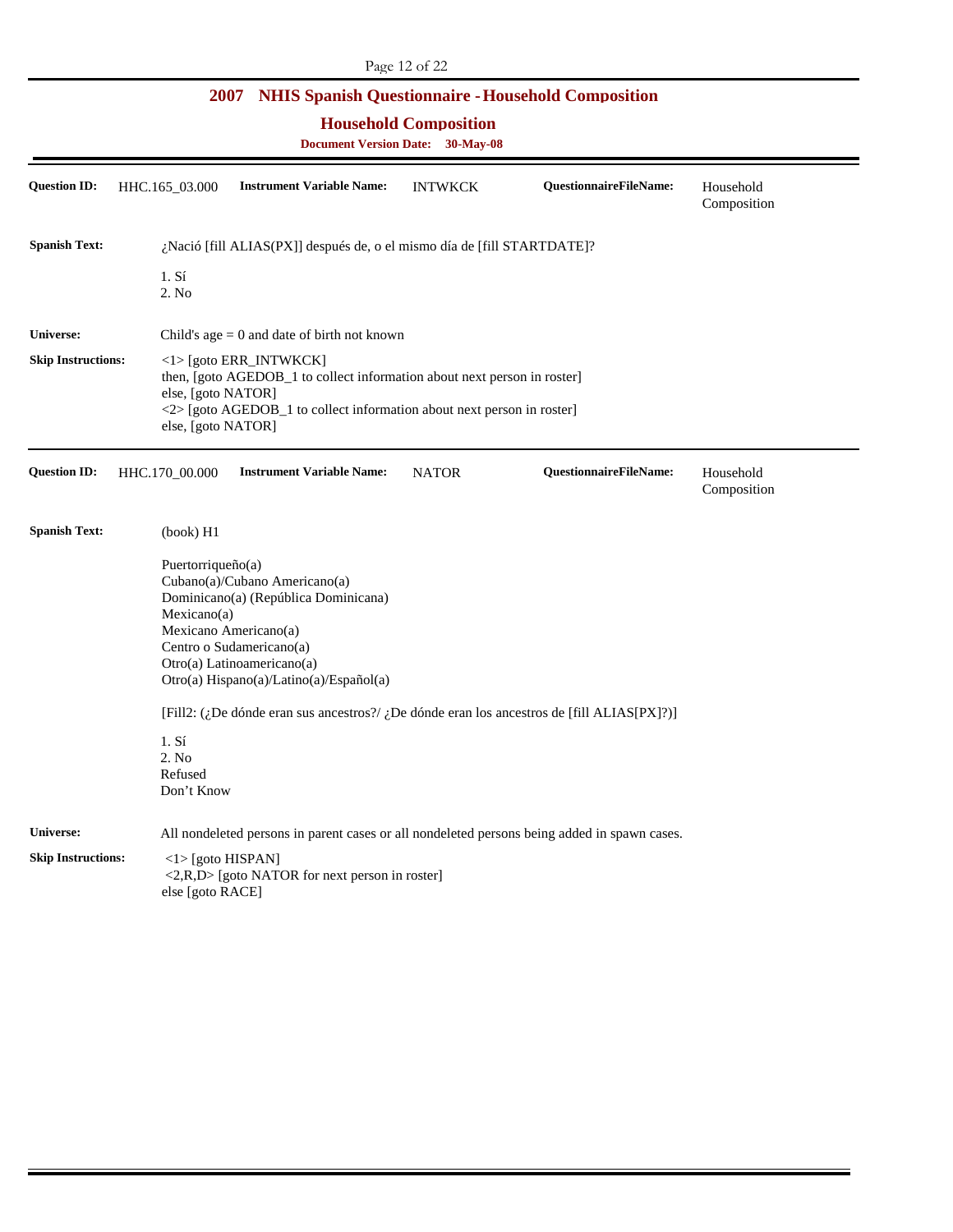|  |  |  | 2007 NHIS Spanish Questionnaire - Household Composition |
|--|--|--|---------------------------------------------------------|
|--|--|--|---------------------------------------------------------|

[fill: Favor de indicar el número del grupo que mejor representa su nacionalidad o las raíces hispanas o latinas./ **Universe:** National origin was answered yes to being Hispanic or Latino \* If any of the following are mentioned, backup to previous screen and correct the entry. Centro o Sudamericano(a) (REFER TO HELP SCREEN) **Household Composition Document Version Date: 30-May-08 Question ID:** HHC.180\_01.000 **Instrument Variable Name:** HISPAN **QuestionnaireFileName:** Household Composition **Spanish Text:** (book) H1 Favor de indicar el número del grupo que mejor represente la nacionalidad o las raíces hispanas o latinas [fill: Alias [PX]]. Puede elegir hasta cinco (5), de ser aplicable \* If a nonhispanic group is named, backup to previous screen and change the answer from "yes" to "no". \* Enter all that apply, separate with commas. 1. Puertorriqueño(a) 2. Cubano(a)/Cubano Americano(a) 3. Dominicano(a) (República Dominicana) 4. Mexicano(a) 5. Mexicano Americano(a) 6. Centro o Sudamericano(a) 7. Otro(a) Latinoamericano(a) 8. Otro(a) Hispano(a)/Latino(a)/Español(a) Refused Don't know **Skip Instructions:** <1-6> [goto NATOR (for the next person)] else [goto RACE]  $<7$  [goto HIS\_SP2] <8> [goto HIS\_SP3] **Question ID:** HHC.190\_00.000 **Instrument Variable Name:** HIS\_SP2 **QuestionnaireFileName:** Household Composition **Spanish Text:**  $*$  Probe for the country. Puertorriqueño(a) Cubano(a)/Cubano-americano(a) Dominicano(a)/(Republica Dominicana) Mexicano(a) Mexico-americano(a) \* (F1) For a list of Central or South American countries. \* Specify the other Latin American.

**Skip Instructions: Universe:**  <allow 30> [goto NATOR (for the next person)] HISPAN answered from selection 7 for Hispanic origin.

else [goto RACE]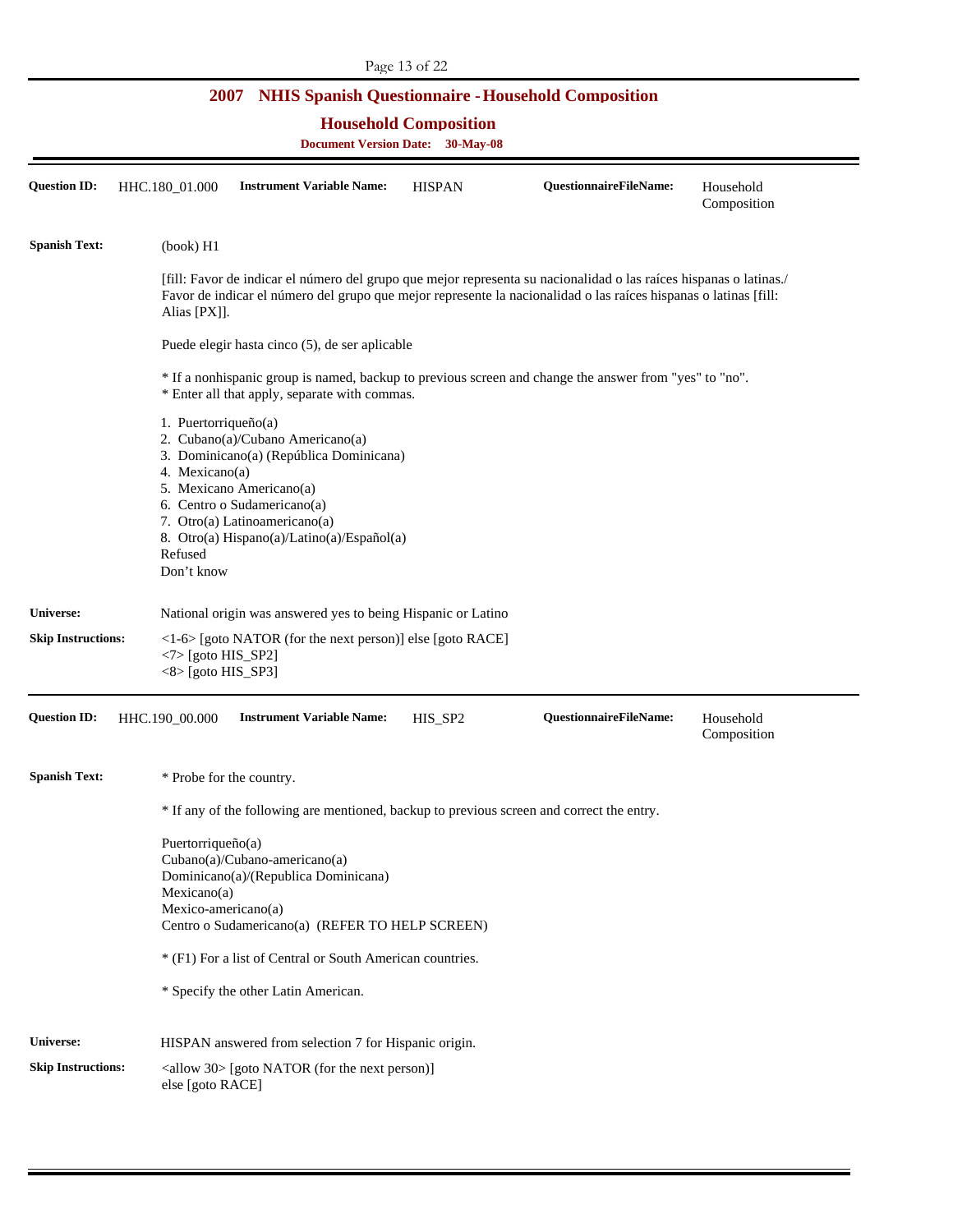| <b>NHIS Spanish Questionnaire - Household Composition</b><br><b>2007</b><br><b>Household Composition</b><br><b>Document Version Date: 30-May-08</b> |                                                                                                                                                                                                                                                                                                          |                                                                                           |  |  |  |  |  |
|-----------------------------------------------------------------------------------------------------------------------------------------------------|----------------------------------------------------------------------------------------------------------------------------------------------------------------------------------------------------------------------------------------------------------------------------------------------------------|-------------------------------------------------------------------------------------------|--|--|--|--|--|
|                                                                                                                                                     |                                                                                                                                                                                                                                                                                                          |                                                                                           |  |  |  |  |  |
| <b>Spanish Text:</b>                                                                                                                                | * Probe for the country.                                                                                                                                                                                                                                                                                 |                                                                                           |  |  |  |  |  |
|                                                                                                                                                     |                                                                                                                                                                                                                                                                                                          | * If any of the following are mentioned, backup to previous screen and correct the entry. |  |  |  |  |  |
|                                                                                                                                                     | Puertorriqueño $(a)$<br>$Cubano(a)/Cubano-americano(a)$<br>Dominicano(a)/(Republica Dominicana)<br>Mexicano(a)<br>Mexico-americano(a)<br>Centro o Sudamericano(a) (REFER TO HELP SCREEN)<br>* (F1) For a list of Central or South American countries.<br>* Specify the other Hispanic/Latino/Español(a). |                                                                                           |  |  |  |  |  |
| <b>Universe:</b>                                                                                                                                    |                                                                                                                                                                                                                                                                                                          | HISPAN answer from selection 8 (other Hispanic/Latino) origin                             |  |  |  |  |  |
| <b>Skip Instructions:</b>                                                                                                                           | else [goto RACE]                                                                                                                                                                                                                                                                                         | $\langle$ allow 30> [goto NATOR (for the next person)]                                    |  |  |  |  |  |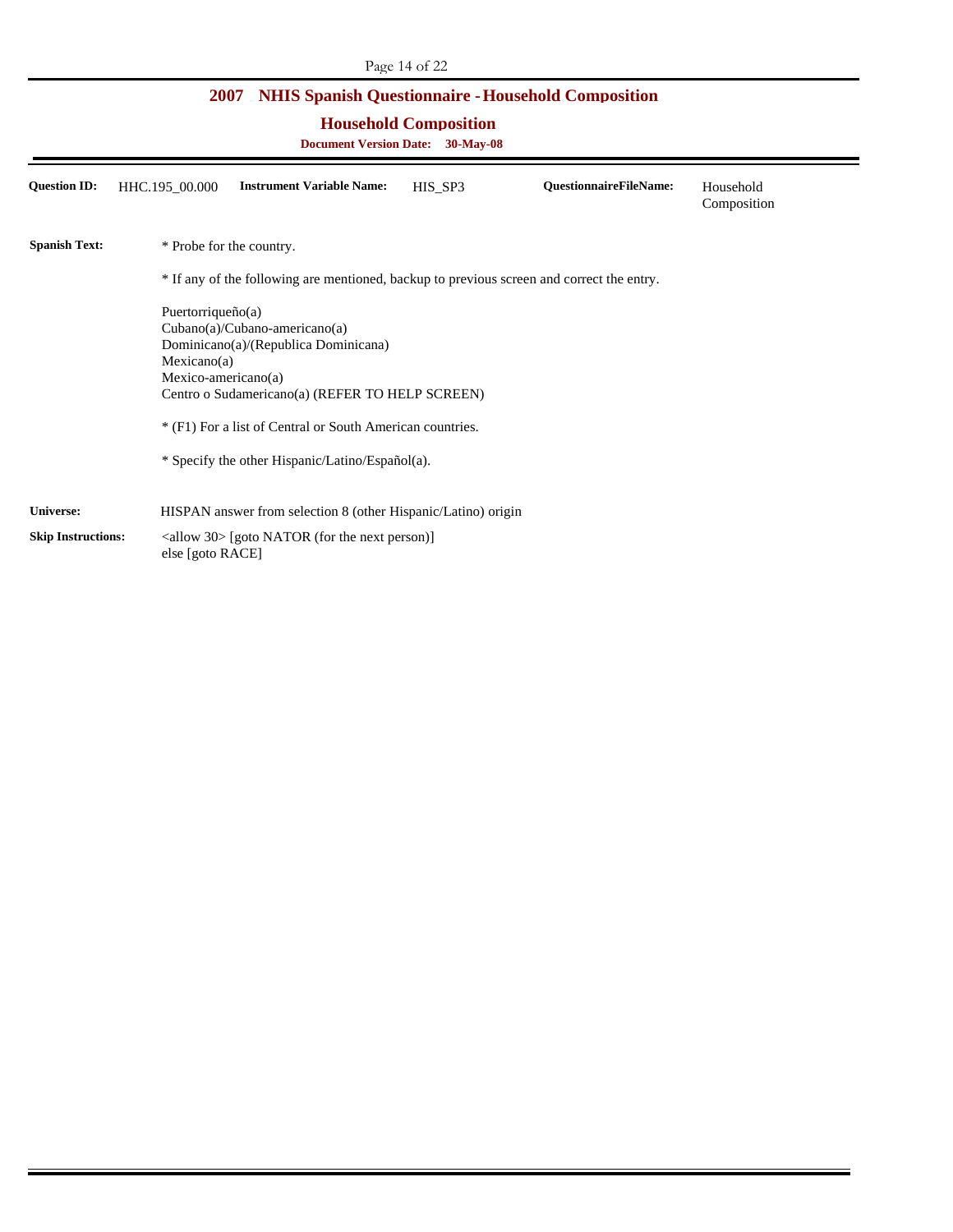| <b>NHIS Spanish Questionnaire - Household Composition</b><br>2007<br><b>Household Composition</b><br><b>Document Version Date: 30-May-08</b> |                                                                                                                                                                                                                                                                                                                                                 |                                                                  |             |                                                                                                                 |                          |  |  |
|----------------------------------------------------------------------------------------------------------------------------------------------|-------------------------------------------------------------------------------------------------------------------------------------------------------------------------------------------------------------------------------------------------------------------------------------------------------------------------------------------------|------------------------------------------------------------------|-------------|-----------------------------------------------------------------------------------------------------------------|--------------------------|--|--|
| <b>Question ID:</b>                                                                                                                          | HHC.200_01.000                                                                                                                                                                                                                                                                                                                                  | <b>Instrument Variable Name:</b>                                 | <b>RACE</b> | <b>QuestionnaireFileName:</b>                                                                                   | Household<br>Composition |  |  |
| <b>Spanish Text:</b>                                                                                                                         | (Book) H <sub>2</sub>                                                                                                                                                                                                                                                                                                                           |                                                                  |             |                                                                                                                 |                          |  |  |
|                                                                                                                                              | ¿De qué raza o razas se considera [fill: usted/Alias [PX]]? Favor de seleccionar una o más de las siguientes.                                                                                                                                                                                                                                   |                                                                  |             |                                                                                                                 |                          |  |  |
|                                                                                                                                              |                                                                                                                                                                                                                                                                                                                                                 | * Enter all that apply, separate with commas.                    |             |                                                                                                                 |                          |  |  |
|                                                                                                                                              | 1. Blanca<br>2. Negra/Africano Americana<br>3. India (Americana)<br>4. Nativa de Alaska<br>5. Nativa de Hawaii<br>6. Guameña<br>7. Samoana<br>8. Otra Isla del Pacífico<br>9. India de Asia<br>10. China<br>11. Filipina<br>12. Japonesa<br>13. Coreana<br>14. Vietnamita<br>15. Otra Asiática<br>16. Alguna otra raza<br>Refused<br>Don't know |                                                                  |             |                                                                                                                 |                          |  |  |
| Universe:                                                                                                                                    |                                                                                                                                                                                                                                                                                                                                                 |                                                                  |             | All nondeleted persons in parent cases or all nondeleted persons being added in spawn cases.                    |                          |  |  |
| <b>Skip Instructions:</b>                                                                                                                    | else [goto NOWAF_A]<br>$<8$ [goto RAC_SP1]<br>$<$ 15> [goto RAC_SP2]<br>$<$ 16> [goto RAC_SP3]<br>else [goto NOWAF_A]                                                                                                                                                                                                                           | $\langle R,D \rangle$ [goto RACE, for the next person in roster] |             | $\langle -1-7, 9-14 \rangle$ If more than one selected, [goto MLTRAC, then goto RACE for next person in roster] |                          |  |  |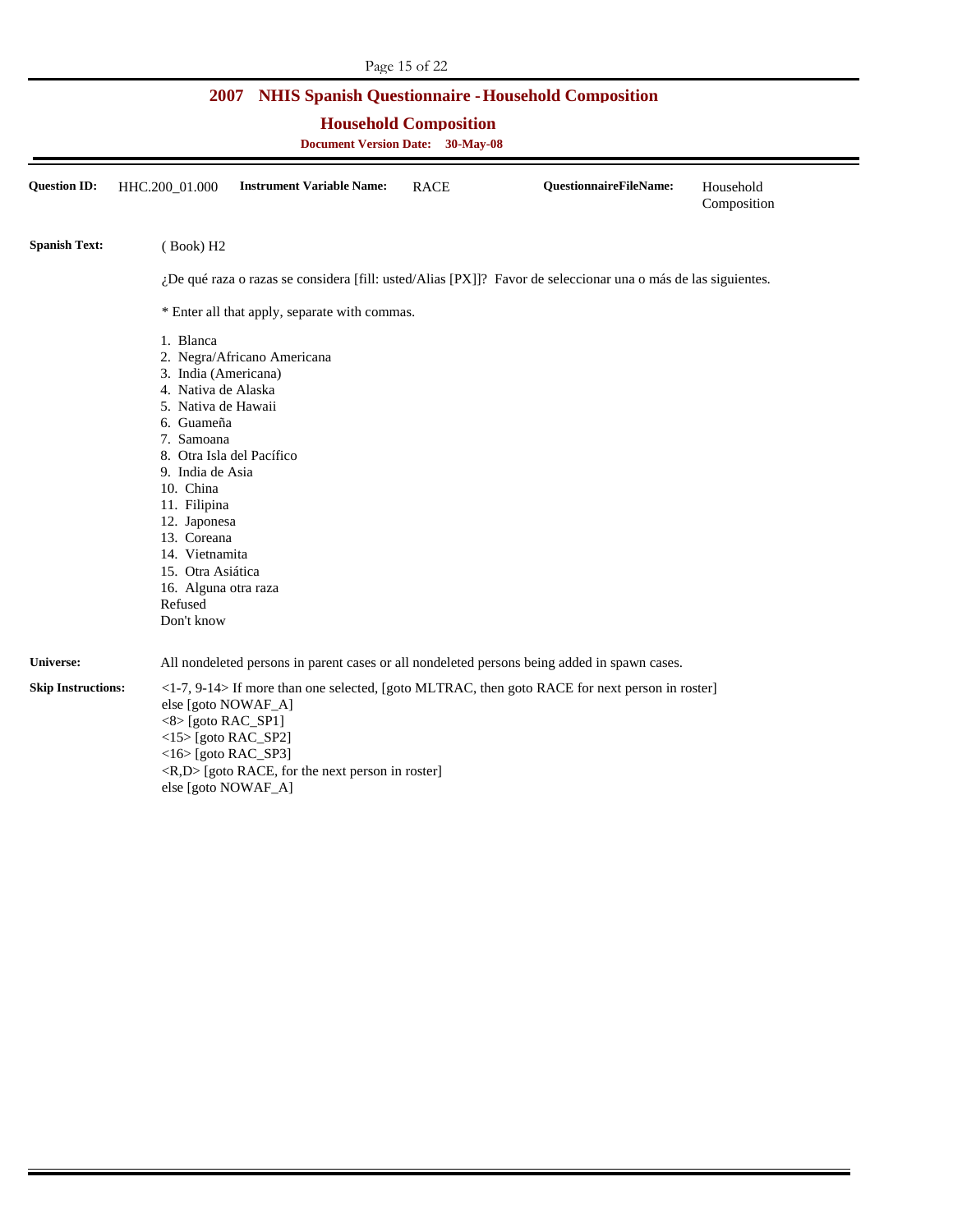| Page 16 of 22             |                                                                                                                                                                               |                                                                                                                                                                                                   |                                         |                        |                          |  |  |
|---------------------------|-------------------------------------------------------------------------------------------------------------------------------------------------------------------------------|---------------------------------------------------------------------------------------------------------------------------------------------------------------------------------------------------|-----------------------------------------|------------------------|--------------------------|--|--|
|                           |                                                                                                                                                                               | 2007 NHIS Spanish Questionnaire - Household Composition                                                                                                                                           |                                         |                        |                          |  |  |
|                           |                                                                                                                                                                               |                                                                                                                                                                                                   | <b>Household Composition</b>            |                        |                          |  |  |
|                           |                                                                                                                                                                               |                                                                                                                                                                                                   | <b>Document Version Date: 30-May-08</b> |                        |                          |  |  |
| <b>Question ID:</b>       | HHC.210_00.000                                                                                                                                                                | <b>Instrument Variable Name:</b>                                                                                                                                                                  | RAC_SP1                                 | QuestionnaireFileName: | Household<br>Composition |  |  |
| <b>Spanish Text:</b>      |                                                                                                                                                                               | * Specify the other pacific islander.                                                                                                                                                             |                                         |                        |                          |  |  |
|                           |                                                                                                                                                                               | * If any of the following are mentioned, go back to RACE screen to correct.                                                                                                                       |                                         |                        |                          |  |  |
|                           | Blanca<br>India (Americana)<br>Nativa de Alaska<br>Nativa de Hawaii<br>Guameña<br>Samoana                                                                                     | India de Asia<br>Negra/Africano Americana<br>China<br>Filipina<br>Japonesa<br>Coreana<br>Vietnamita<br>* If the respondent's answer could not be found, type 'ZZ' to enable you to type an entry. |                                         |                        |                          |  |  |
| <b>Universe:</b>          |                                                                                                                                                                               | RACE= 8 (other Pacific Islander)                                                                                                                                                                  |                                         |                        |                          |  |  |
| <b>Skip Instructions:</b> | <allow 30=""> If more than one selected, [goto MLTRAC]<br/>If 'ZZ' entered [goto RAC_SP1A]<br/>then [goto RACE for next person on the roster]<br/>else [goto NOWAF_A]</allow> |                                                                                                                                                                                                   |                                         |                        |                          |  |  |
| <b>Question ID:</b>       | HHC.212_00.000                                                                                                                                                                | <b>Instrument Variable Name:</b>                                                                                                                                                                  | RAC_SP2                                 | QuestionnaireFileName: | Household<br>Composition |  |  |
| <b>Spanish Text:</b>      |                                                                                                                                                                               | * Specify the other Asian.                                                                                                                                                                        |                                         |                        |                          |  |  |
|                           |                                                                                                                                                                               | * If any of the following are mentioned, backup to previous item and correct the entry.                                                                                                           |                                         |                        |                          |  |  |
|                           | Blanca<br>India (Americana)<br>Nativa de Alaska<br>Nativa de Hawaii<br>Guameña<br>Samoana                                                                                     | India de Asia<br>Negra/Africano Americana<br>China<br>Filipina<br>Japonesa<br>Coreana<br>Vietnamita<br>* If the respondent's answer could not be found, type 'ZZ' to enable you to type an entry. |                                         |                        |                          |  |  |
| Universe:                 |                                                                                                                                                                               |                                                                                                                                                                                                   |                                         |                        |                          |  |  |
| <b>Skip Instructions:</b> | $RACE = other Asian listed$<br><allow 30=""> If more than one selected [goto MLTRAC]<br/>then [goto RACE] for next person on the roster<br/>else [goto NOWAF_A]</allow>       |                                                                                                                                                                                                   |                                         |                        |                          |  |  |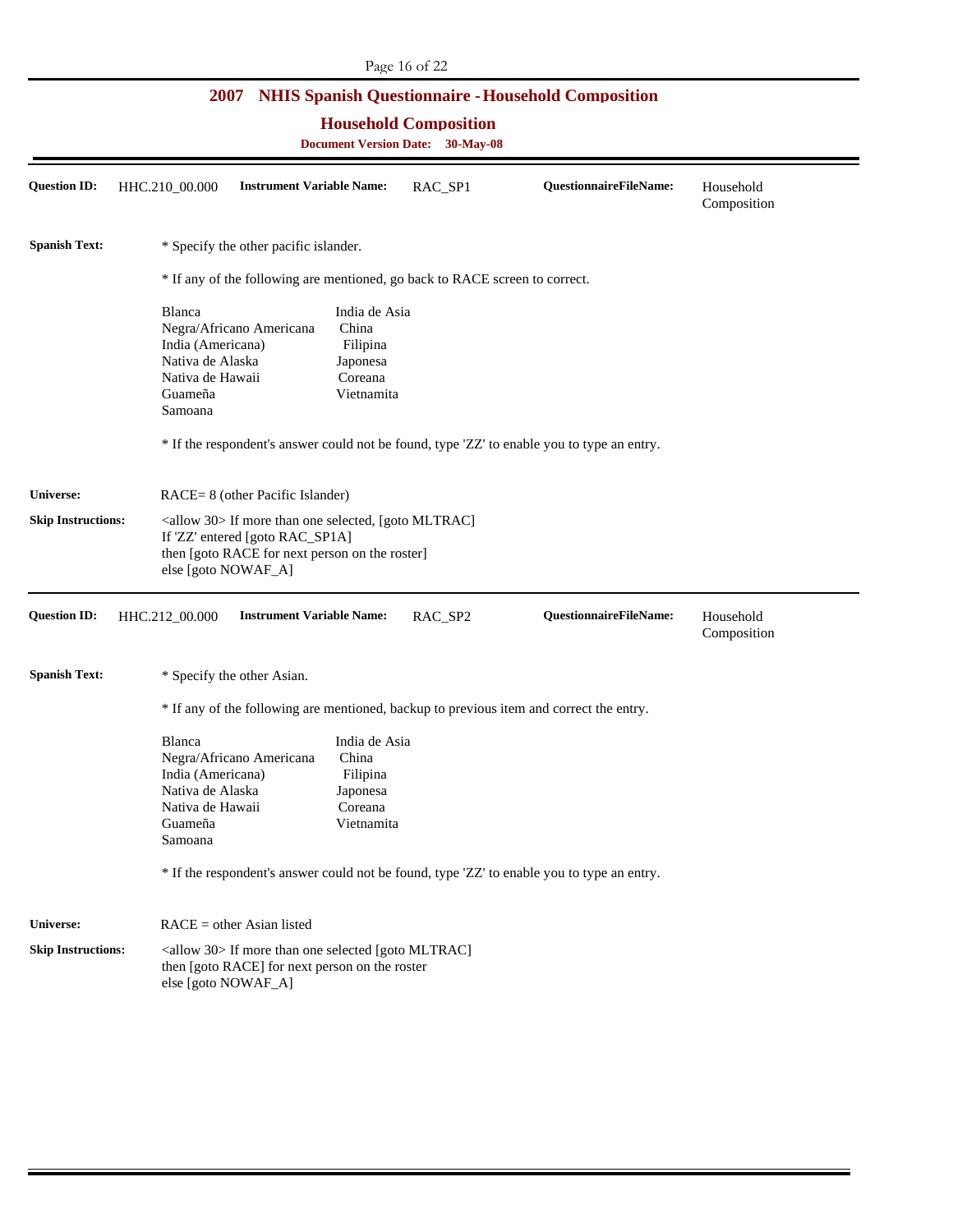| Page 17 of 22                                                           |                                                                                                                                                                  |                                                                                                                                                                     |               |                                                                                            |                          |  |  |
|-------------------------------------------------------------------------|------------------------------------------------------------------------------------------------------------------------------------------------------------------|---------------------------------------------------------------------------------------------------------------------------------------------------------------------|---------------|--------------------------------------------------------------------------------------------|--------------------------|--|--|
|                                                                         | 2007                                                                                                                                                             |                                                                                                                                                                     |               | <b>NHIS Spanish Questionnaire - Household Composition</b>                                  |                          |  |  |
| <b>Household Composition</b><br><b>Document Version Date: 30-May-08</b> |                                                                                                                                                                  |                                                                                                                                                                     |               |                                                                                            |                          |  |  |
|                                                                         |                                                                                                                                                                  |                                                                                                                                                                     |               |                                                                                            |                          |  |  |
| <b>Question ID:</b>                                                     | HHC.214_00.000                                                                                                                                                   | <b>Instrument Variable Name:</b>                                                                                                                                    | RAC_SP3       | QuestionnaireFileName:                                                                     | Household<br>Composition |  |  |
| <b>Spanish Text:</b>                                                    | * Specify the other race.                                                                                                                                        |                                                                                                                                                                     |               |                                                                                            |                          |  |  |
|                                                                         | * If any of the following are mentioned, backup to previous item and correct the entry.                                                                          |                                                                                                                                                                     |               |                                                                                            |                          |  |  |
|                                                                         | Blanca<br>Negra/Africano Americana<br>India (Americana)<br>Nativa de Alaska<br>Nativa de Hawaii<br>Guameña<br>Samoana                                            | India de Asia<br>China<br>Filipina<br>Japonesa<br>Coreana<br>Vietnamita                                                                                             |               | * If the respondent's answer could not be found, type 'ZZ' to enable you to type an entry. |                          |  |  |
| Universe:                                                               |                                                                                                                                                                  |                                                                                                                                                                     |               |                                                                                            |                          |  |  |
| <b>Skip Instructions:</b>                                               | RACE answered some other race.<br><30 chars long> If more than one selected [goto MLTRAC] then [goto RACE] for next person on the roster<br>Else [goto NOWAF_A ] |                                                                                                                                                                     |               |                                                                                            |                          |  |  |
| <b>Question ID:</b>                                                     | HHC.220_00.000                                                                                                                                                   | <b>Instrument Variable Name:</b>                                                                                                                                    | <b>MLTRAC</b> | QuestionnaireFileName:                                                                     | Household<br>Composition |  |  |
| <b>Spanish Text:</b>                                                    | ¿Cuál de estos grupos                                                                                                                                            |                                                                                                                                                                     |               |                                                                                            |                          |  |  |
|                                                                         | [fill 1]                                                                                                                                                         |                                                                                                                                                                     |               |                                                                                            |                          |  |  |
|                                                                         |                                                                                                                                                                  |                                                                                                                                                                     |               | [fill2: MEJOR corresponde a su raza?/ MEJOR corresponde a la raza [fill: Alias [PX]]?      |                          |  |  |
| Universe:                                                               | More than on race entered                                                                                                                                        |                                                                                                                                                                     |               |                                                                                            |                          |  |  |
| <b>Skip Instructions:</b>                                               | $\langle -1-16, R, D \rangle$ [goto NOWAF_A]<br>else, [goto ERR_MLTRAC]                                                                                          |                                                                                                                                                                     |               |                                                                                            |                          |  |  |
| <b>Question ID:</b>                                                     | HHC.230_01.000                                                                                                                                                   | <b>Instrument Variable Name:</b>                                                                                                                                    | NOWAF_A       | QuestionnaireFileName:                                                                     | Household<br>Composition |  |  |
| <b>Spanish Text:</b>                                                    | [fill]                                                                                                                                                           |                                                                                                                                                                     |               |                                                                                            |                          |  |  |
|                                                                         | 1. S <sub>i</sub><br>2. No<br>Refused<br>Don't Know                                                                                                              |                                                                                                                                                                     |               |                                                                                            |                          |  |  |
| <b>Universe:</b>                                                        |                                                                                                                                                                  | If household contains 1 or more persons 18-64 years old                                                                                                             |               |                                                                                            |                          |  |  |
| <b>Skip Instructions:</b>                                               | else [goto HHREF_A]<br>else [goto NOWAF2_B]                                                                                                                      | If no person eq $(18-64)$ years of age [goto EXIT]<br>$\langle 2,R,D \rangle$ if POS2 or POS3 ne 0, [goto ADC]<br>if NOWAF_A eq <1> and ADULTCNT eq <1> [goto EXIT] |               |                                                                                            |                          |  |  |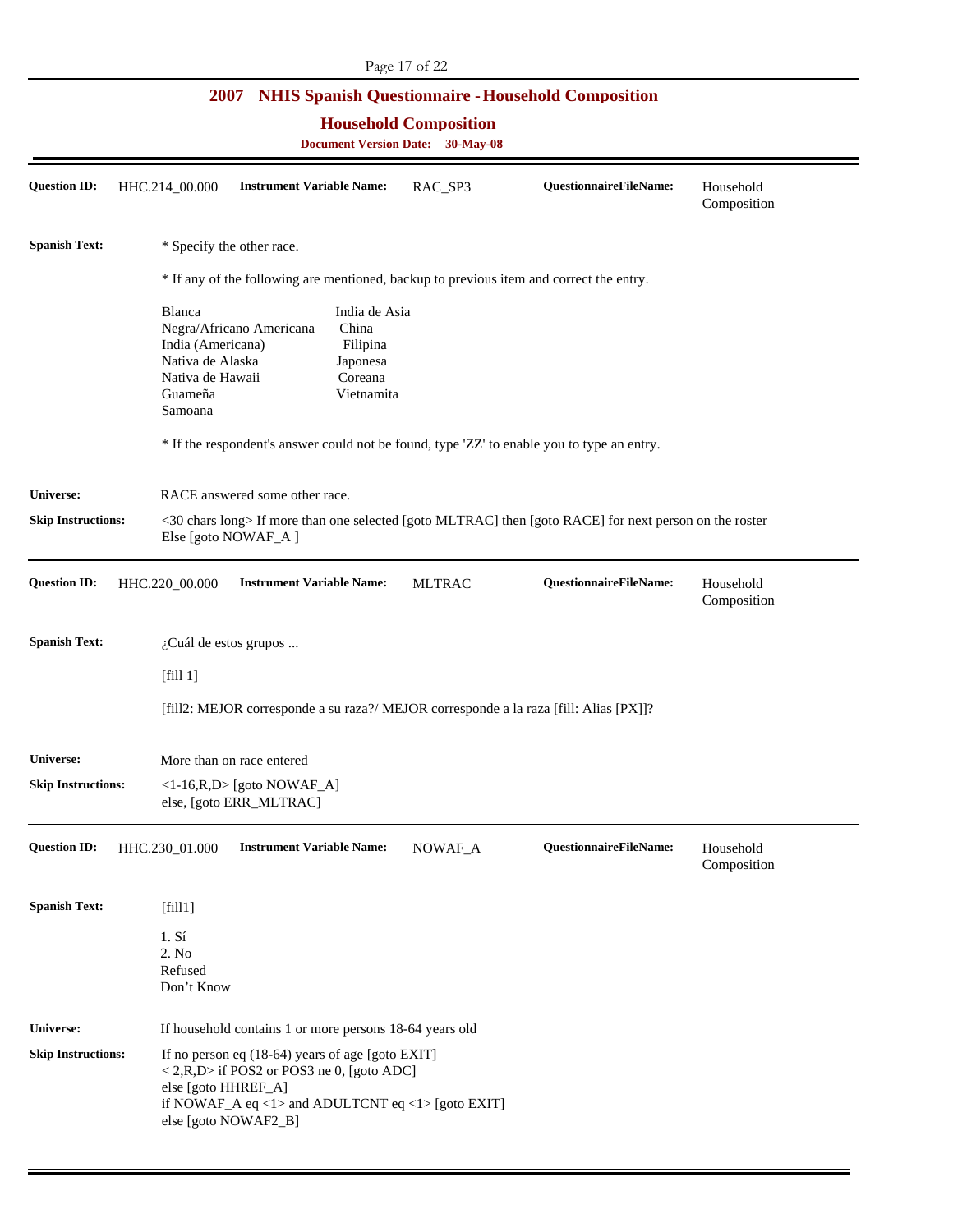|                                                                              |                                                                                                                                                                                      | 2007 NHIS Spanish Questionnaire - Household Composition                      |             |                                                                                                                 |                          |  |
|------------------------------------------------------------------------------|--------------------------------------------------------------------------------------------------------------------------------------------------------------------------------------|------------------------------------------------------------------------------|-------------|-----------------------------------------------------------------------------------------------------------------|--------------------------|--|
| <b>Household Composition</b><br><b>Document Version Date:</b><br>$30-May-08$ |                                                                                                                                                                                      |                                                                              |             |                                                                                                                 |                          |  |
| <b>Question ID:</b>                                                          | HHC.230_03.000                                                                                                                                                                       | <b>Instrument Variable Name:</b>                                             | NOWAF2_B    | QuestionnaireFileName:                                                                                          | Household<br>Composition |  |
| <b>Spanish Text:</b>                                                         |                                                                                                                                                                                      | ¿Quién es? (¿Alguien más?)                                                   |             |                                                                                                                 |                          |  |
|                                                                              |                                                                                                                                                                                      | * Enter line numbers as appropriate.                                         |             |                                                                                                                 |                          |  |
|                                                                              |                                                                                                                                                                                      | * Enter all that apply, separate with commas.                                |             |                                                                                                                 |                          |  |
| <b>Universe:</b>                                                             |                                                                                                                                                                                      | At least 1 person in the AF $\&$ more than 1 person eligible to be in the AF |             |                                                                                                                 |                          |  |
| <b>Skip Instructions:</b>                                                    | $\langle$ 1-25> if all PX have HHSTAT = D or HHSTAT3 = A [goto EXIT]<br>elseif POS2 and POS3 ne 0 [goto ADC]<br>else [goto HHREF_A]<br>Invalid person # selected [goto ERR_NOWAF2_B] |                                                                              |             |                                                                                                                 |                          |  |
| <b>Question ID:</b>                                                          | HHC.240_00.000                                                                                                                                                                       | <b>Instrument Variable Name:</b>                                             | <b>EXIT</b> | QuestionnaireFileName:                                                                                          | Household<br>Composition |  |
| <b>Spanish Text:</b>                                                         | No se les hace todas las preguntas a todos los hogares en nuestra encuesta. Ya tengo toda la información necesaria<br>para su hogar. Muchas gracias por su ayuda.                    |                                                                              |             |                                                                                                                 |                          |  |
|                                                                              | * Enter '1' to continue.                                                                                                                                                             |                                                                              |             |                                                                                                                 |                          |  |
| Universe:                                                                    |                                                                                                                                                                                      | are not Black or Hispanic and not marked for an interview                    |             | All persons are in the Armed Forces or everybody is either deleted or in the AF or All non-Armed Forces persons |                          |  |
| <b>Skip Instructions:</b>                                                    | $\langle$ 1> [goto VISITCNT]                                                                                                                                                         |                                                                              |             |                                                                                                                 |                          |  |
| Question ID:                                                                 | HHC.250_01.000                                                                                                                                                                       | <b>Instrument Variable Name:</b>                                             | HHREF_A     | <b>QuestionnaireFileName:</b>                                                                                   | Household<br>Composition |  |
| <b>Spanish Text:</b>                                                         |                                                                                                                                                                                      |                                                                              |             |                                                                                                                 |                          |  |
| <b>Universe:</b>                                                             |                                                                                                                                                                                      | If more than one non-deleted person in the HH                                |             |                                                                                                                 |                          |  |
| <b>Skip Instructions:</b>                                                    | $\langle$ 1> [goto RPREL]<br>$<$ 2> [goto HHREF_B]                                                                                                                                   |                                                                              |             |                                                                                                                 |                          |  |
| Question ID:                                                                 | HHC.250_02.000                                                                                                                                                                       | <b>Instrument Variable Name:</b>                                             | HHREF_B     | QuestionnaireFileName:                                                                                          | Household<br>Composition |  |
| <b>Spanish Text:</b>                                                         |                                                                                                                                                                                      |                                                                              |             |                                                                                                                 |                          |  |
| <b>Universe:</b>                                                             |                                                                                                                                                                                      | Selecting another Reference person                                           |             |                                                                                                                 |                          |  |
| <b>Skip Instructions:</b>                                                    | <1-25> GOTO RPREL                                                                                                                                                                    |                                                                              |             |                                                                                                                 |                          |  |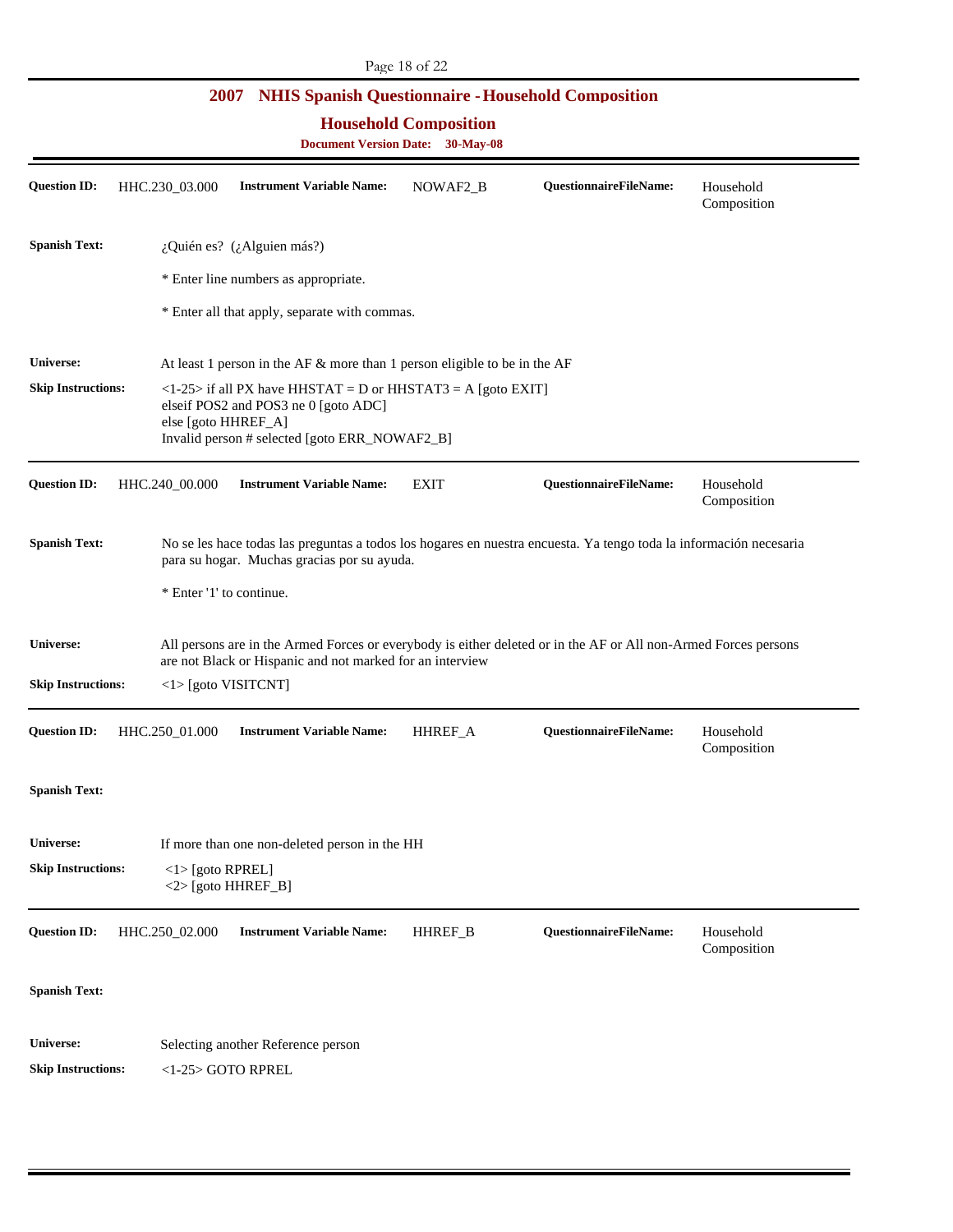|                                                                                                                                                 | Page 19 of 22                                                                                                                                                                              |                                                                                                                                                                                                                                                                                                                                                                   |              |                                                                                                                                                                                                                                                                                             |                          |  |  |
|-------------------------------------------------------------------------------------------------------------------------------------------------|--------------------------------------------------------------------------------------------------------------------------------------------------------------------------------------------|-------------------------------------------------------------------------------------------------------------------------------------------------------------------------------------------------------------------------------------------------------------------------------------------------------------------------------------------------------------------|--------------|---------------------------------------------------------------------------------------------------------------------------------------------------------------------------------------------------------------------------------------------------------------------------------------------|--------------------------|--|--|
| <b>NHIS Spanish Questionnaire - Household Composition</b><br>2007<br><b>Household Composition</b><br><b>Document Version Date:</b><br>30-May-08 |                                                                                                                                                                                            |                                                                                                                                                                                                                                                                                                                                                                   |              |                                                                                                                                                                                                                                                                                             |                          |  |  |
| <b>Question ID:</b>                                                                                                                             | HHC.260 00.000                                                                                                                                                                             | <b>Instrument Variable Name:</b>                                                                                                                                                                                                                                                                                                                                  | <b>RPREL</b> | <b>QuestionnaireFileName:</b>                                                                                                                                                                                                                                                               | Household<br>Composition |  |  |
| <b>Spanish Text:</b>                                                                                                                            | (book) H3.                                                                                                                                                                                 |                                                                                                                                                                                                                                                                                                                                                                   |              |                                                                                                                                                                                                                                                                                             |                          |  |  |
|                                                                                                                                                 |                                                                                                                                                                                            | ¿Cuál es la relación que tiene [fill: usted/Alias [PX]] con [fill Alias [HHREF_B]?                                                                                                                                                                                                                                                                                |              |                                                                                                                                                                                                                                                                                             |                          |  |  |
|                                                                                                                                                 | 3. Pareja no casada<br>5. Hijo de pareja<br>$6.$ Nieto(a)<br>9. Abuelo $(a)$<br>$10.$ Tío $(a)$<br>$11.$ Sobrino(a)<br>12. Otro pariente<br>16. Guardián(a) Legal<br>Refused<br>Don't know | 2. Cónyuge (marido/esposa)<br>13. Compañero(a) de residencia<br>14. Huésped/Inquilino(a)<br>15. Otra sin ningún parentesco<br>17. Menor bajo custodia legal                                                                                                                                                                                                       |              | 4. Hijo(a) (biológico(a)/adoptivo(a)/yerno/nuera/hijastro(a)/de custodia temporal)(foster)<br>7. Padre/Madre (biológico(a)/adoptivo(a)/suegro(a)/padrastro/madrastra/de custodia temporal/foster)<br>8. Hermano(a) (biológico(a)/cuñado(a)/hermanastro(a)/de custodia temporal/adoptivo(a)) |                          |  |  |
| <b>Universe:</b>                                                                                                                                |                                                                                                                                                                                            | All where RPREL NE Reference Person                                                                                                                                                                                                                                                                                                                               |              |                                                                                                                                                                                                                                                                                             |                          |  |  |
| <b>Skip Instructions:</b>                                                                                                                       | <4> [goto DEGREE1]<br><7> [goto DEGREE2]<br>$\langle 8 \rangle$ [goto DEGREE3]<br>$<$ 10-17, R, D $>$ end loop                                                                             | Loop through all non-deleted PX<br>$\langle 2, 3 \rangle$ if selected for more than one PX [goto ERR4_RPREL]<br>elseif $AGE < 14$ [goto $ERR1$ RPREL]<br>$5$ if loop is completed and no PX has RPREL = 3 [goto ERR5_RPREL] endif<br><6> if AGEDIFF < 25 [goto ERR2_RPREL] endif<br><9> if AGEDIFF < 25 [goto ERR3_RPREL] endif<br>if UNRELTAL $>1$ [GOTO FAMNUM] |              |                                                                                                                                                                                                                                                                                             |                          |  |  |

else [goto HHCHANGE]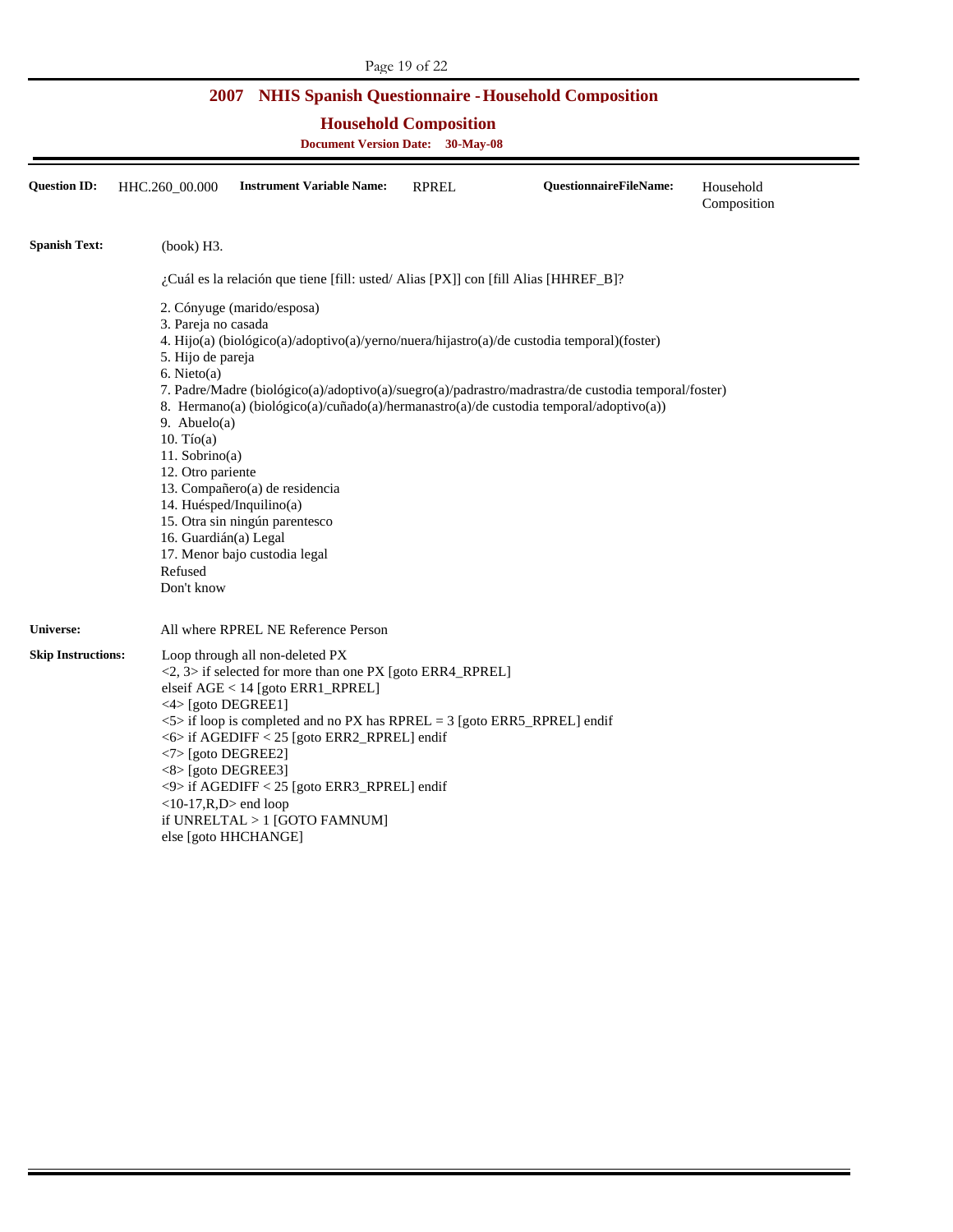| Page 20 of 22                                                     |                                                                         |                                                                                    |              |                                                                                                     |                          |  |  |  |
|-------------------------------------------------------------------|-------------------------------------------------------------------------|------------------------------------------------------------------------------------|--------------|-----------------------------------------------------------------------------------------------------|--------------------------|--|--|--|
| <b>NHIS Spanish Questionnaire - Household Composition</b><br>2007 |                                                                         |                                                                                    |              |                                                                                                     |                          |  |  |  |
|                                                                   | <b>Household Composition</b><br><b>Document Version Date: 30-May-08</b> |                                                                                    |              |                                                                                                     |                          |  |  |  |
| <b>Question ID:</b>                                               | HHC.260_01.000                                                          | <b>Instrument Variable Name:</b>                                                   | <b>RPREL</b> | <b>QuestionnaireFileName:</b>                                                                       | Household<br>Composition |  |  |  |
| <b>Spanish Text:</b>                                              | (book) H3.                                                              |                                                                                    |              |                                                                                                     |                          |  |  |  |
|                                                                   |                                                                         | ¿Cuál es la relación que tiene [fill: usted/Alias [PX]] con [fill Alias [HHREF_B]? |              |                                                                                                     |                          |  |  |  |
|                                                                   |                                                                         | 2. Cónyuge (marido/esposa)                                                         |              |                                                                                                     |                          |  |  |  |
|                                                                   | 3. Pareja no casada                                                     |                                                                                    |              |                                                                                                     |                          |  |  |  |
|                                                                   |                                                                         |                                                                                    |              | 4. Hijo(a) (biológico(a)/adoptivo(a)/yerno/nuera/hijastro(a)/de custodia temporal)(foster)          |                          |  |  |  |
|                                                                   | 5. Hijo de pareja<br>$6.$ Nieto(a)                                      |                                                                                    |              |                                                                                                     |                          |  |  |  |
|                                                                   |                                                                         |                                                                                    |              | 7. Padre/Madre (biológico(a)/adoptivo(a)/suegro(a)/padrastro/madrastra/de custodia temporal/foster) |                          |  |  |  |
|                                                                   |                                                                         |                                                                                    |              | 8. Hermano(a) (biológico(a)/cuñado(a)/hermanastro(a)/de custodia temporal/adoptivo(a))              |                          |  |  |  |
|                                                                   | 9. Abuelo $(a)$                                                         |                                                                                    |              |                                                                                                     |                          |  |  |  |
|                                                                   | $10.$ Tío(a)<br>$11.$ Sobrino $(a)$                                     |                                                                                    |              |                                                                                                     |                          |  |  |  |
|                                                                   | 12. Otro pariente                                                       |                                                                                    |              |                                                                                                     |                          |  |  |  |
|                                                                   |                                                                         | 13. Compañero(a) de residencia                                                     |              |                                                                                                     |                          |  |  |  |
|                                                                   | 14. Huésped/Inquilino(a)                                                |                                                                                    |              |                                                                                                     |                          |  |  |  |
|                                                                   |                                                                         | 15. Otra sin ningún parentesco                                                     |              |                                                                                                     |                          |  |  |  |
|                                                                   | 16. Guardián(a) Legal                                                   |                                                                                    |              |                                                                                                     |                          |  |  |  |
|                                                                   | Refused                                                                 | 17. Menor bajo custodia legal                                                      |              |                                                                                                     |                          |  |  |  |
|                                                                   | Don't know                                                              |                                                                                    |              |                                                                                                     |                          |  |  |  |
| Universe:                                                         |                                                                         | All where RPREL NE Reference Person                                                |              |                                                                                                     |                          |  |  |  |
| <b>Skip Instructions:</b>                                         |                                                                         | Loop through all non-deleted PX                                                    |              |                                                                                                     |                          |  |  |  |
|                                                                   |                                                                         | $\langle 2, 3 \rangle$ if selected for more than one PX [goto ERR4_RPREL]          |              |                                                                                                     |                          |  |  |  |
|                                                                   | <4> [goto DEGREE1]                                                      | elseif AGE < 14 [goto ERR1_RPREL]                                                  |              |                                                                                                     |                          |  |  |  |
|                                                                   |                                                                         | <5> if loop is completed and no PX has RPREL = 3 [goto ERR5_RPREL] endif           |              |                                                                                                     |                          |  |  |  |
|                                                                   |                                                                         | <6> if AGEDIFF < 25 [goto ERR2_RPREL] endif                                        |              |                                                                                                     |                          |  |  |  |
|                                                                   | <7>[goto DEGREE2]                                                       |                                                                                    |              |                                                                                                     |                          |  |  |  |
|                                                                   | $\langle 8 \rangle$ [goto DEGREE3]                                      |                                                                                    |              |                                                                                                     |                          |  |  |  |
|                                                                   |                                                                         | <9> if AGEDIFF < 25 [goto ERR3_RPREL] endif                                        |              |                                                                                                     |                          |  |  |  |
|                                                                   | $<$ 10-17, R, D $>$ end loop                                            | if UNRELTAL > 1 [GOTO FAMNUM]                                                      |              |                                                                                                     |                          |  |  |  |
|                                                                   |                                                                         | else [goto HHCHANGE]                                                               |              |                                                                                                     |                          |  |  |  |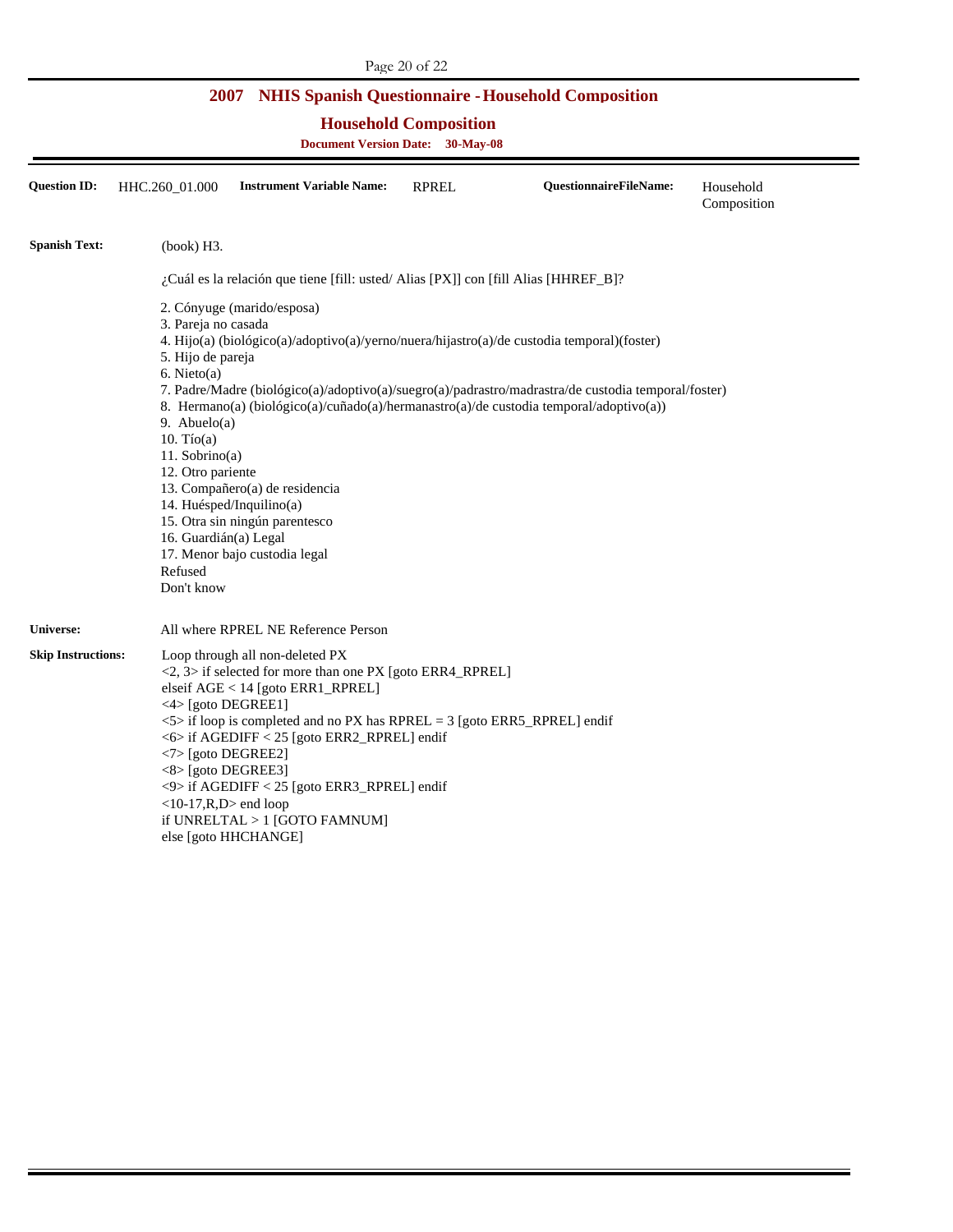**Household Composition** 

| <b>Question ID:</b>       | HHC.270_00.000                                                                          | <b>Instrument Variable Name:</b>                                                                                                                                                                                                                                                    | DEGREE1 | QuestionnaireFileName:                                                                                    | Household<br>Composition |
|---------------------------|-----------------------------------------------------------------------------------------|-------------------------------------------------------------------------------------------------------------------------------------------------------------------------------------------------------------------------------------------------------------------------------------|---------|-----------------------------------------------------------------------------------------------------------|--------------------------|
| <b>Spanish Text:</b>      |                                                                                         | custodia temporal o yerno/nuera [fill SP_TEMP2]?                                                                                                                                                                                                                                    |         | ¿Es [fill SP_TEMPNAME] [fill SP_TEMP] biológico(a) (natural), adoptivo(a), hijastro(a), [fill SP_TEMP] de |                          |
|                           | 2. [fill $3$ ] adoptivo(a)<br>3. Hijastro(a)<br>5. Yerno/nuera<br>Refused<br>Don't know | 1. [fill 3] biológico(a)(natural)<br>4. [fill 3] de custodia temporal                                                                                                                                                                                                               |         |                                                                                                           |                          |
| Universe:                 | RPREL=(4) child                                                                         |                                                                                                                                                                                                                                                                                     |         |                                                                                                           |                          |
| <b>Skip Instructions:</b> | else [goto RPREL]                                                                       | $\langle 1 \rangle$ if AGEDIFF $\langle 12 \rangle$ [goto ERR1_DEGREE1]<br>$\langle 2-5, R, D \rangle$ [goto RPREL]                                                                                                                                                                 |         |                                                                                                           |                          |
| <b>Question ID:</b>       | HHC.280 00.000                                                                          | <b>Instrument Variable Name:</b>                                                                                                                                                                                                                                                    | DEGREE2 | QuestionnaireFileName:                                                                                    | Household<br>Composition |
| <b>Spanish Text:</b>      |                                                                                         | SP_TEMP] de custodia temporal o suegro(a) [fill SP_TEMP2]?                                                                                                                                                                                                                          |         | ¿Es [fill SP_TEMPNAME] [fill SP_TEMP] biológico(a) (natural), adoptivo(a), padrastro/madrastra, [fill     |                          |
|                           | 3. Padrastro/madrastra<br>5. Suegro(a)<br>Refused<br>Don't know                         | 1. [fill SP_TEMP3] biológico(a)(natural)<br>2. [fill SP_TEMP3] adoptivo(a)<br>4. [fill SP_TEMP3] de custodia temporal (foster)                                                                                                                                                      |         |                                                                                                           |                          |
| <b>Universe:</b>          | $RPREL=(7)$ parent                                                                      |                                                                                                                                                                                                                                                                                     |         |                                                                                                           |                          |
| <b>Skip Instructions:</b> |                                                                                         | <1> if AGEDIFF <12 [goto ERR_DEGREE2]<br>elseif additional PX's remain [goto RPREL]<br>elseif UNRELTAL $>1$ [goto FAMNUM]<br>else [goto HHCHANGE]<br>$\langle 2-5, R, D \rangle$ if additional PX's remain [goto RPREL]<br>elseif UNRELTAL >1 [goto FAMNUM]<br>else [goto HHCHANGE] |         |                                                                                                           |                          |